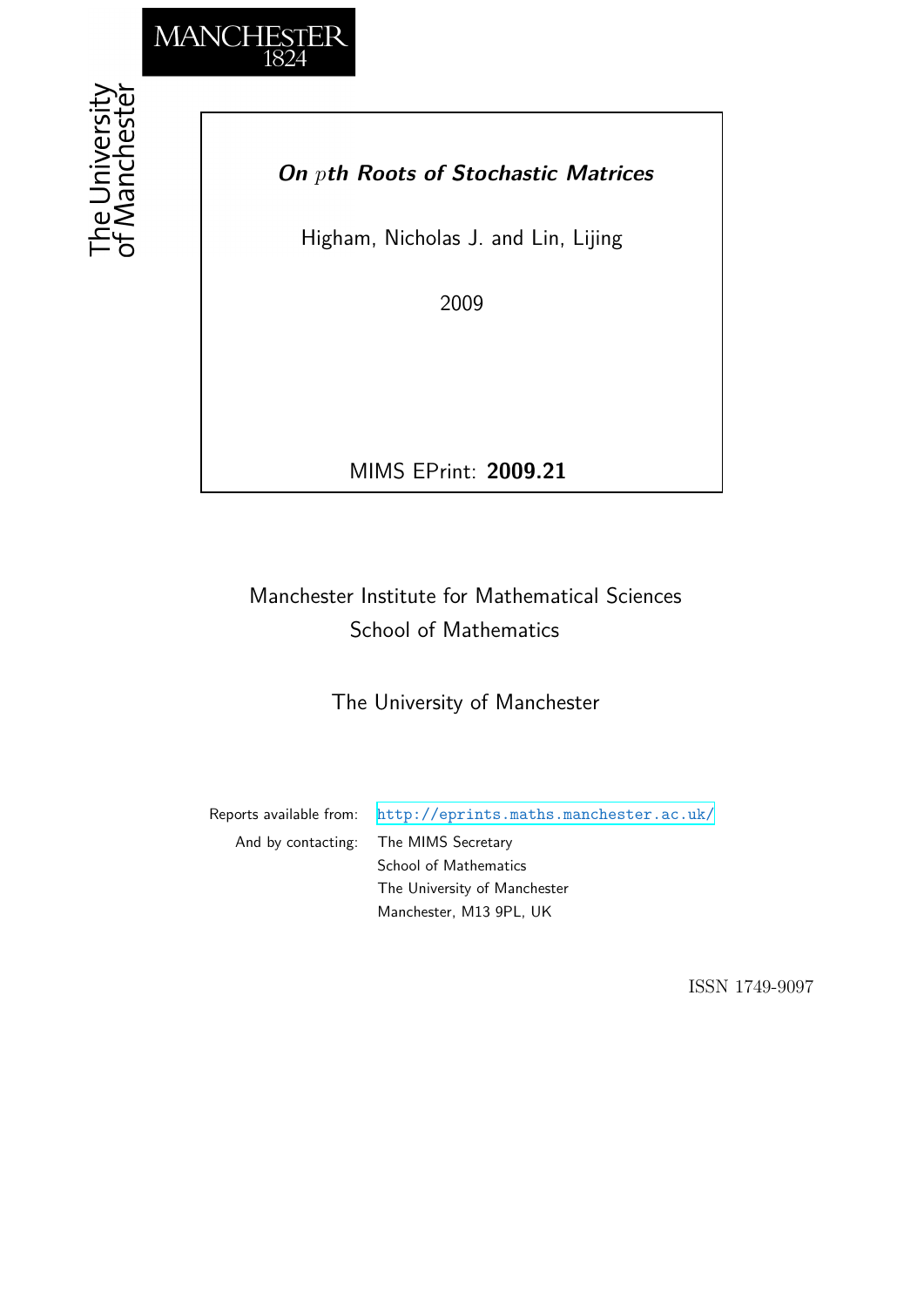### On pth Roots of Stochastic Matrices  $\hat{X}$

Nicholas J. Higham∗,1, Lijing Lin

School of Mathematics, The University of Manchester, Manchester, M13 9PL, UK

#### Abstract

In Markov chain models in finance and healthcare a transition matrix over a certain time interval is needed but only a transition matrix over a longer time interval may be available. The problem arises of determining a stochastic pth root of a stochastic matrix (the given transition matrix). By exploiting the theory of functions of matrices, we develop results on the existence and characterization of matrix pth roots, and in particular on the existence of stochastic pth roots of stochastic matrices. Our contributions include characterization of when a real matrix has a real pth root, a classification of pth roots of a possibly singular matrix, a sufficient condition for a pth root of a stochastic matrix to have unit row sums, and the identification of classes of stochastic matrices that have stochastic pth roots for all p. We also delineate a wide variety of possible configurations as regards existence, nature (primary or nonprimary), and number of stochastic roots, and develop a necessary condition for existence of a stochastic root in terms of the spectrum of the given matrix.

Key words: Stochastic matrix, nonnegative matrix, matrix pth root, primary matrix function, nonprimary matrix function, Perron–Frobenius theorem, Markov chain, transition matrix, embeddability problem, M-matrix, inverse eigenvalue problem 2000 MSC: 15A51, 65F15

#### 1. Introduction

Discrete-time Markov chains are in widespread use for modelling processes that evolve with time. Such processes include the variations of credit risk in the finance industry and the progress of a chronic disease in healthcare, and in both cases the particular problem considered here arises.

In credit risk, a transition matrix records the probabilities of a firm's transition from one credit rating to another over a given time interval [19]. The shortest period over which a transition matrix can be estimated is typically one year, and annual transition matrices

<sup>✩</sup>Version of March 10, 2009.

<sup>∗</sup>Corresponding author.

Email addresses: higham@ma.man.ac.uk (Nicholas J. Higham),

Lijing.Lin@postgrad.manchester.ac.uk (Lijing Lin) <sup>1</sup>The work of this author was supported by a Royal Society-Wolfson Research Merit Award and by Engineering and Physical Sciences Research Council grant EP/D079403.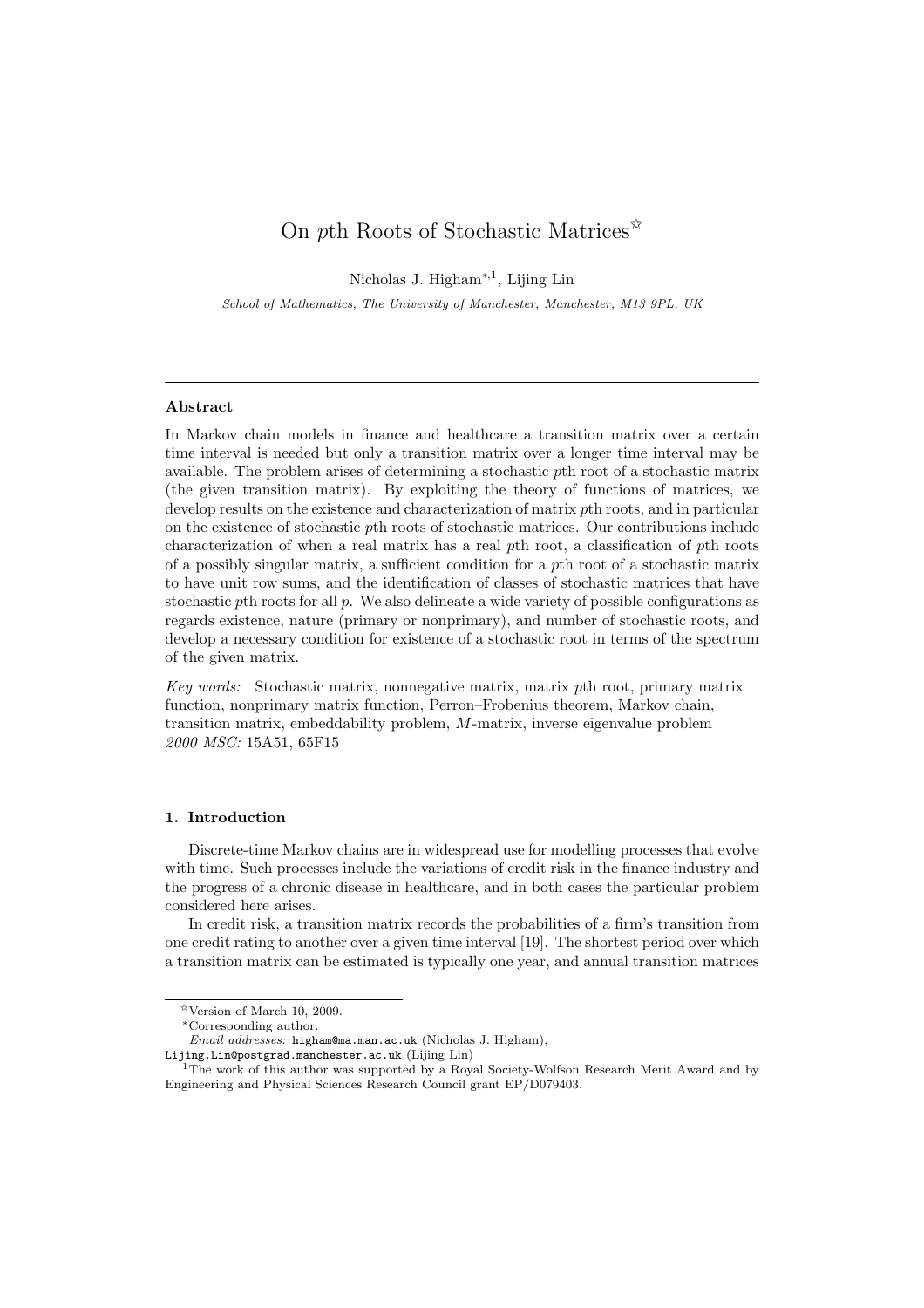can be obtained from rating agencies such as Moody's Investors Service and Standard & Poor's. However, for valuation purposes, a transition matrix for a period shorter than one year is usually needed. A short term transition matrix can be obtained by computing a root of an annual transition matrix. A six-month transition matrix, for example, is a square root of the annual transition matrix. This property has led to interest in the finance literature in the computation or approximation of roots of transition matrices [18], [22]. Exactly the same mathematical problem arises in Markov models of chronic diseases, where the transition matrix is built from observations of the progression in patients of a disease through different severity states. Again, the observations are at an interval longer than the short time intervals required for study and the need for a matrix root arises [4]. An early discussion of this problem, which identifies the need for roots of transition matrices in models of business and trade, is that of Waugh and Abel [33].

A transition matrix is a stochastic matrix: a square matrix with nonnegative entries and row sums equal to 1. The applications we have described require a stochastic root of a given stochastic matrix A, that is, a stochastic matrix X such that  $X^p = A$ , where p is typically a positive integer. Mathematically, there are three main questions.

- 1. Under what conditions does a given stochastic matrix  $A$  have a stochastic pth root, and how many roots are there?
- 2. If a stochastic root exists, how can it be computed?
- 3. If a stochastic root does not exist, what is an appropriate approximate stochastic root to use in its place?

The focus of this work is on the first question, which has not previously been investigated in any depth. Regarding the second and third questions, various methods are available for computing matrix pth roots  $[2]$ ,  $[11]$ ,  $[12]$ ,  $[14]$ , Chap. 7],  $[17]$ ,  $[31]$ , but there are currently no methods tailored to finding a stochastic root. Current approaches are based on computing some pth root and perturbing it to be stochastic [4], [18], [22].

In Section 2 we recall known results on the existence of matrix pth roots and derive a new characterization of when a real matrix has a real pth root. With the aid of a lemma describing the pth roots of block triangular matrices whose diagonal blocks have distinct spectra, we obtain a classification of pth roots of possibly singular matrices. In Section 3 we derive a sufficient condition for a pth root of a stochastic matrix  $A$  to have unit row sums; we show that this condition is necessary for primary roots and that a nonnegative pth root always has unit row sums when  $\tilde{A}$  is irreducible. We use the latter result to connect the stochastic root problem with the problem of finding nonnegative roots of nonnegative matrices. Two classes of stochastic matrices are identified that have stochastic principal pth roots for all  $p$ : one is the inverse M-matrices and the other is a class of symmetric positive semidefinite matrices explicitly obtained from a construction of Soules. In Section 4 we demonstrate a wide variety of possible scenarios for the existence and uniqueness of stochastic roots of a stochastic matrix—in particular, with respect to whether a stochastic root is principal, primary, or nonprimary. In Section 5 we exploit a result on the inverse eigenvalue problem for stochastic matrices in order to obtain necessary conditions that the spectrum of a stochastic matrix must satisfy in order for the matrix to have a stochastic pth root. Finally, some conclusions are given in Section 6.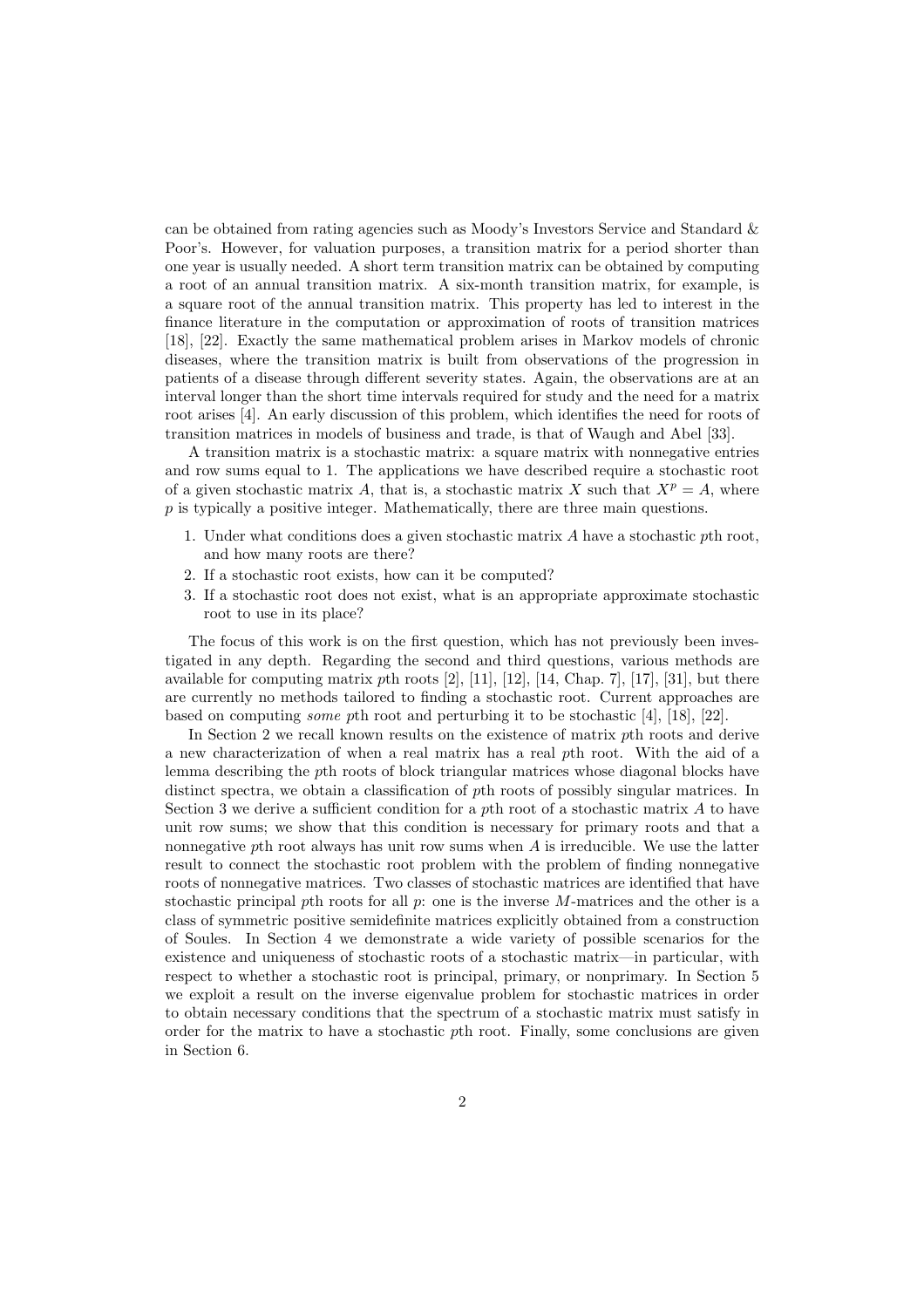#### 2. Theory of matrix pth roots

We are interested in the nonlinear equation  $X^p = A$ , where p is assumed to be a positive integer. In practice,  $p$  might be rational—for example if a transition matrix is observed for a five year time interval but the interval of interest is two years. If  $p = r/s$ for positive integer r and s then the problem is to solve the equation  $X^r = A^s$ , and this reduces to the original problem with  $p \leftarrow r$  and  $A \leftarrow A^s$ , since any positive integer power of a stochastic matrix is stochastic.

We can understand the nonlinear equation  $X^p = A$  through the theory of functions of matrices. The following theorem classifies all pth roots of a nonsingular matrix [14, Thm. 7.1], [31] and will be exploited below.

Theorem 2.1 (classification of pth roots of nonsingular matrices). Let the nonsingular matrix  $A \in \mathbb{C}^{n \times n}$  have the Jordan canonical form  $Z^{-1}AZ = J = \text{diag}(J_1, J_2, \ldots, J_m)$ , with Jordan blocks  $J_k = J_k(\lambda_k) \in \mathbb{C}^{m_k \times m_k}$ , and let  $s \leq m$  be the number of distinct eigenvalues of A. Let  $L_k^{(j_k)} = L_k^{(j_k)}$  $\binom{f(k)}{k}$ ,  $k = 1$ : m, denote the p pth roots of  $J_k$  given by

$$
L_k^{(j_k)}(\lambda_k) := \begin{bmatrix} f_{j_k}(\lambda_k) & f'_{j_k}(\lambda_k) & \cdots & \frac{f_{j_k}^{(m_k-1)}(\lambda_k)}{(m_k-1)!} \\ & f_{j_k}(\lambda_k) & \ddots & \vdots \\ & & \ddots & f'_{j_k}(\lambda_k) \\ & & & f_{j_k}(\lambda_k) \end{bmatrix},
$$
(2.1)

where  $j_k \in \{1, 2, ..., p\}$  denotes the branch of the pth root function f. Then A has precisely  $p^s$  pth roots that are expressible as polynomials in  $A$ , given by

$$
X_j = Z \text{diag}(L_1^{(j_1)}, L_2^{(j_2)}, \dots, L_m^{(j_m)}) Z^{-1}, \quad j = 1; p^s,
$$
\n(2.2)

corresponding to all possible choices of  $j_1, \ldots, j_m$ , subject to the constraint that  $j_i = j_k$ whenever  $\lambda_i = \lambda_k$ . If  $s < m$  then A has additional pth roots that form parametrized families

$$
X_j(U) = ZU \text{diag}(L_1^{(j_1)}, L_2^{(j_2)}, \dots, L_m^{(j_m)}) U^{-1} Z^{-1}, \quad j = p^s + 1 : p^m,
$$
 (2.3)

where  $j_k \in \{1, 2, ..., p\}$ , U is an arbitrary nonsingular matrix that commutes with J, and for each j there exist i and k, depending on j, such that  $\lambda_i = \lambda_k$  while  $j_i \neq j_k$ .

In the theory of matrix functions the roots  $(2.2)$  are called primary functions of  $A$ , and the roots in  $(2.3)$ , which exist only if A is derogatory (that is, if some eigenvalue appears in more than one Jordan block), are called nonprimary functions [14, Chap. 1]. A distinguishing feature of the primary roots (2.2) is that they are expressible as polynomials in A, whereas the nonprimary roots are not.

While a nonsingular matrix always has a pth root, the situation is more complicated for singular matrices, as the following result of Psarrakos [30] shows.

**Theorem 2.2** (existence of pth root).  $A \in \mathbb{C}^{n \times n}$  has a pth root if and only if the "ascent sequence" of integers  $d_1, d_2, \ldots$  defined by

$$
d_i = \dim(\text{null}(A^i)) - \dim(\text{null}(A^{i-1}))
$$
\n
$$
3 \tag{2.4}
$$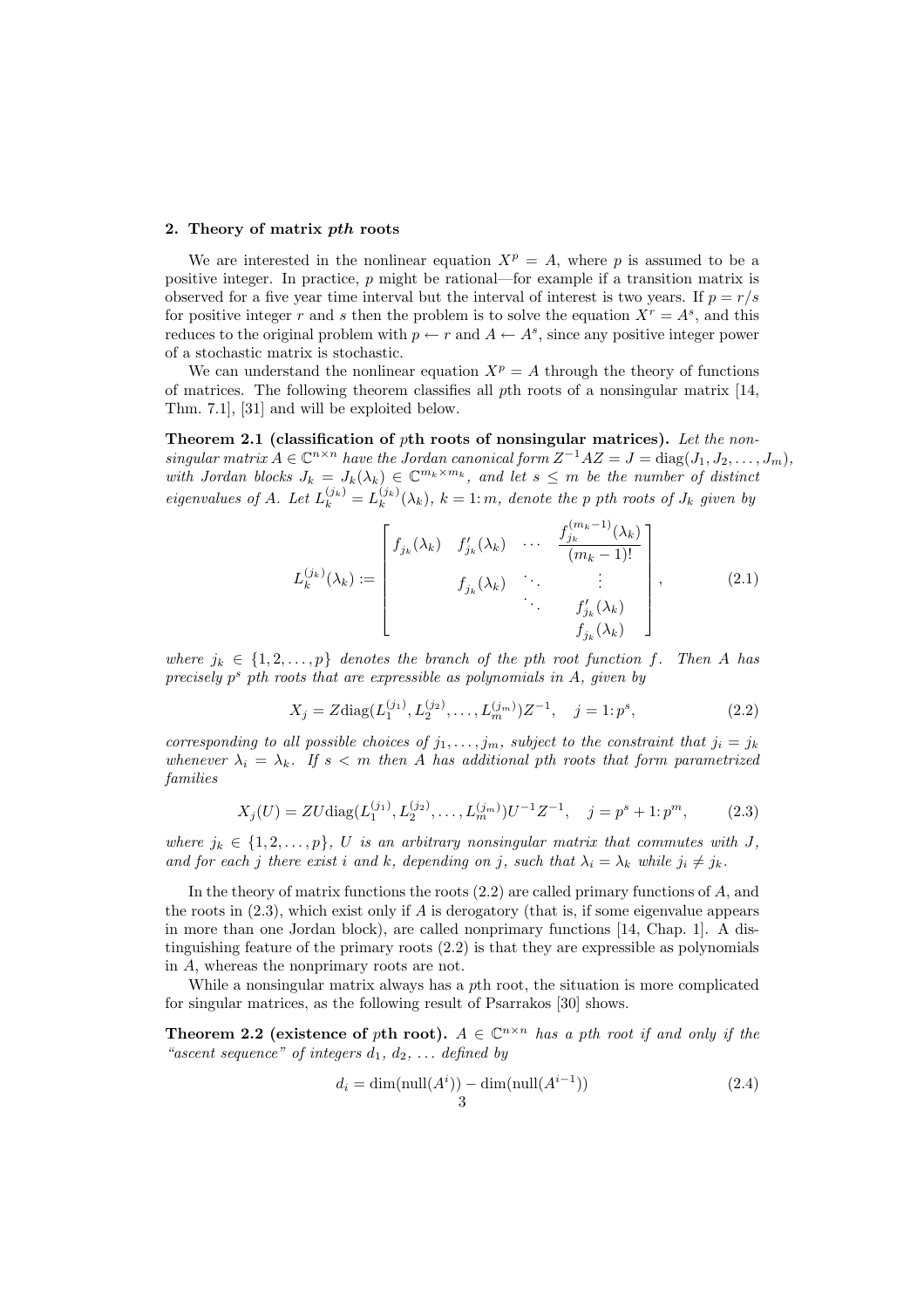has the property that for every integer  $\nu > 0$  no more than one element of the sequence lies strictly between  $p\nu$  and  $p(\nu+1)$ .

For real A, the above theorems do not distinguish between real and complex roots. The next theorem provides a necessary and sufficient condition for the existence of a real pth root of a real A; it generalizes [16, Thm. 6.4.14], which covers the case  $p = 2$ .

**Theorem 2.3** (existence of real pth root).  $A \in \mathbb{R}^{n \times n}$  has a real pth root if and only if it satisfies the ascent sequence condition  $(2.4)$  and, if p is even, A has an even number of Jordan blocks of each size for every negative eigenvalue.

**Proof.** First, we note that a given Jordan canonical form  $J$  is that of some real matrix if and only if for every nonreal eigenvalue  $\lambda$  occurring in r Jordan blocks of size q there are also r Jordan blocks of size q corresponding to  $\lambda$ ; in other words, the Jordan blocks of each size for nonreal eigenvalues come in complex conjugate pairs. This property is a consequence of the real Jordan form and its relation to the complex Jordan form [16, Sec. 3.4], [23, Sec. 6.7].

 $(\Rightarrow)$  If A has a real pth root then by Theorem 2.2 it must satisfy (2.4). Suppose that p is even, that A has an odd number,  $2k+1$ , of Jordan blocks of size m for some m and some eigenvalue  $\lambda < 0$ , and that there exists a real X with  $X^p = A$ . Since a nonsingular Jordan block does not split into smaller Jordan blocks when raised to a positive integer power [14, Thm. 1.36], the Jordan form of X must contain exactly  $2k + 1$  Jordan blocks of size m corresponding to eigenvalues  $\mu_j$  with  $\mu_j^p = \lambda$ , which implies that each  $\mu_j$  is nonreal since  $\lambda < 0$  and p is even. In order for X to be real these Jordan blocks must occur in complex conjugate pairs, but this is impossible since there is an odd number of them. Hence we have a contradiction, so A must have an even number of Jordan blocks of size m for  $\lambda$ .

(  $\Leftarrow$  ) A has a Jordan canonical form  $Z^{-1}AZ = J = \text{diag}(J_0, J_1)$ , where  $J_0$  collects together all the Jordan blocks corresponding to the eigenvalue  $0$  and  $J_1$  contains the remaining Jordan blocks. Since (2.4) holds for A it also holds for  $J_0$ , so  $J_0$  has a pth root  $W_0$ , and  $W_0$  can be taken real in view of the construction given in [30, Sec. 3]. Form a pth root  $W_1$  of  $J_1$  by taking a pth root of each constituent Jordan block in such a way that every nonreal root has a matching complex conjugate—something that is possible because the Jordan blocks of A for negative eigenvalues occur in pairs, by assumption, while the Jordan blocks for nonreal eigenvalues occur in complex conjugate pairs since A is real. Then, with  $W = \text{diag}(W_0, W_1)$ , we have  $W^p = J$ . Since the Jordan blocks of W occur in complex conjugate pairs it is similar to a real matrix, Y. With  $\sim$  denoting similarity, we have  $Y^p \sim W^p = J \sim A$ . Since  $Y^p$  and A are real and similar, they are similar via a real similarity [16, Sec. 3.4]. Thus  $A = GY^pG^{-1}$  for some real, nonsingular G, which can be rewritten as  $A = (G Y G^{-1})^p = X^p$ , where X is real.  $\Box$ 

The next theorem identifies the number of real primary pth roots of a real matrix.

**Theorem 2.4.** Let the nonsingular matrix  $A \in \mathbb{R}^{n \times n}$  have  $r_1$  distinct positive real eigenvalues,  $r_2$  distinct negative real eigenvalues, and c distinct complex conjugate pairs of eigenvalues. If p is even there are (a)  $2^{r_1} p^c$  real primary pth roots if  $r_2 = 0$  and (b) no real primary pth roots if  $r_2 > 0$ . If p is odd there are p<sup>c</sup> real primary pth roots.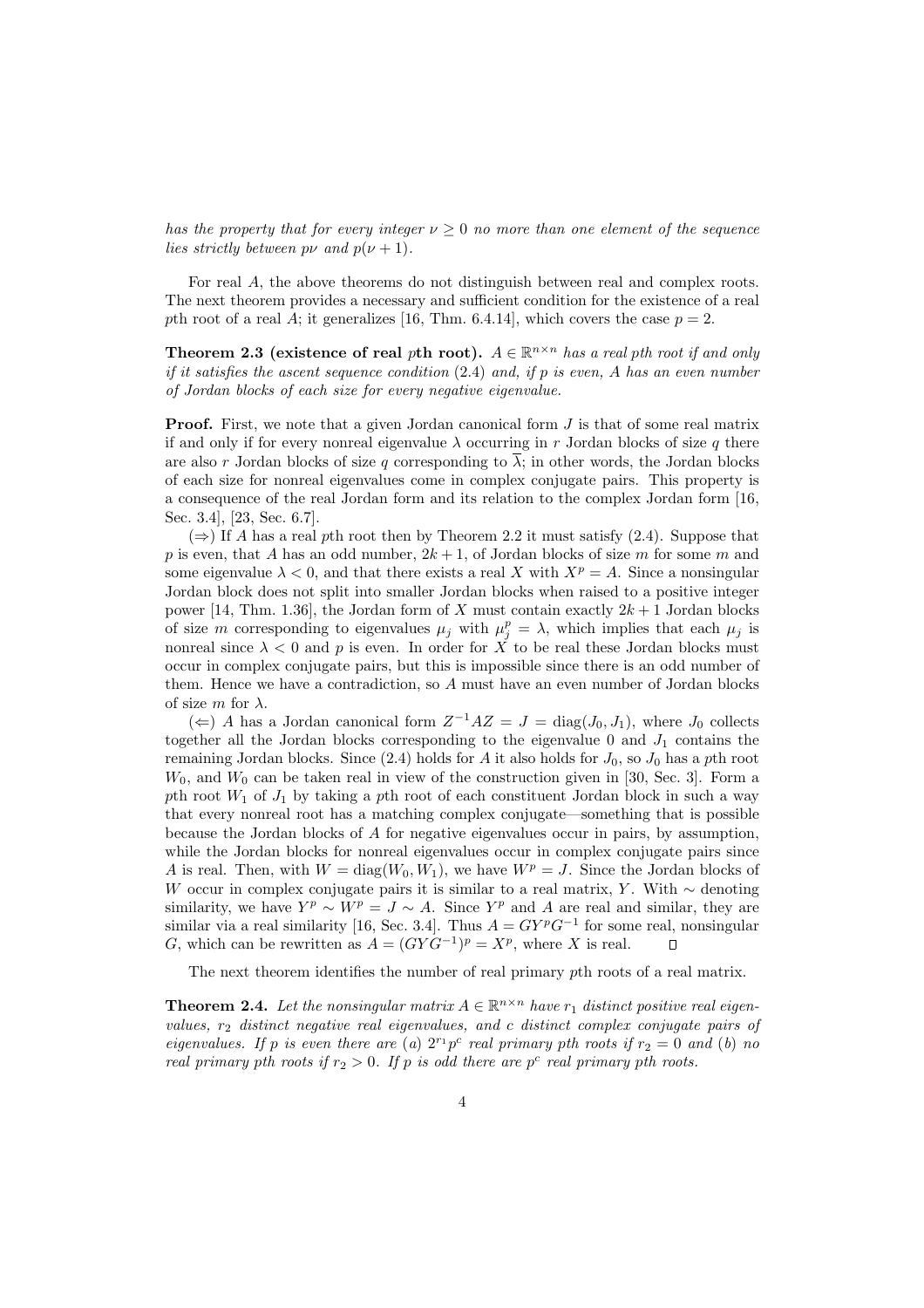**Proof.** By transforming  $A$  to real Schur form  $R$  our task reduces to counting the number of real pth roots of the diagonal blocks, since a primary pth root of  $R$  has the same quasitriangular structure as  $R$  and its off-diagonal blocks are uniquely determined by the diagonal blocks [14, Sec. 7.2], [31]. Consider a  $2 \times 2$  diagonal block C, which contains a complex conjugate pair of eigenvalues. Let

$$
Z^{-1}CZ = \text{diag}(\lambda, \overline{\lambda}) = \theta I + i\mu K, \qquad K = \begin{bmatrix} 1 & 0 \\ 0 & -1 \end{bmatrix}.
$$

Then  $C = \theta I + \mu W$ , where  $W = iZKZ^{-1}$ , and since  $\theta, \mu \in \mathbb{R}$  it follows that  $W \in \mathbb{R}^{2 \times 2}$ . The real primary pth roots of C are  $X = ZDZ^{-1} = Z \text{diag}(\alpha + i\beta, \alpha - i\beta)Z^{-1} = \alpha I + \beta W$ , where  $(\alpha + i\beta)^p = \theta + i\mu$ , since the eigenvalues must occur in complex conjugate pairs. There are  $p$  such choices, giving  $p^c$  choices in total.

Every real eigenvalue must be mapped to a real pth root, and the count depends on the parity of p. There is obviously no real primary pth root if  $r_2 > 0$  and p is even, while for odd p any negative eigenvalue  $-\lambda$  must be mapped to  $-\lambda^{1/p}$ , which gives no freedom. Each positive eigenvalue  $\lambda$  yields two choices  $\pm \lambda^{1/p}$  for even p, but only one choice  $\lambda^{1/p}$ for odd p. This completes the proof.

The next lemma enables us to extend the characterization of pth roots in Theorem 2.1 to singular A.

Lemma 2.5. Let

$$
A = \begin{bmatrix} A_{11} & A_{12} \\ 0 & A_{22} \end{bmatrix} \in \mathbb{C}^{n \times n},
$$

where  $\Lambda(A_{11}) \cap \Lambda(A_{22}) = \emptyset$ . Then any pth root of A has the form

$$
X = \begin{bmatrix} X_{11} & X_{12} \\ 0 & X_{22} \end{bmatrix},
$$

where  $X_{ii}^p = A_{ii}$ ,  $i = 1, 2$  and  $X_{12}$  is the unique solution of the Sylvester equation  $A_{11}X_{12} - X_{12}A_{22} = X_{11}A_{12} - A_{12}X_{22}.$ 

**Proof.** It is well known (see, e.g.,  $[14, \text{Prob. } 4.3]$ ) that if W satisfies the Sylvester equation  $A_{11}W - WA_{22} = A_{12}$  then

$$
D = \begin{bmatrix} A_{11} & 0 \\ 0 & A_{22} \end{bmatrix} = \begin{bmatrix} I & -W \\ 0 & I \end{bmatrix}^{-1} \begin{bmatrix} A_{11} & A_{12} \\ 0 & A_{22} \end{bmatrix} \begin{bmatrix} I & -W \\ 0 & I \end{bmatrix} \equiv R^{-1}AR.
$$

The Sylvester equation has a unique solution since  $A_{11}$  and  $A_{22}$  have no eigenvalue in common. It is easy to see that any pth root of  $A = RDR^{-1}$  has the form  $X = RYR^{-1}$ , where  $Y^p = D$ . To characterize all such Y we partition Y conformably with D and equate the off-diagonal blocks in  $YD = DY$  to obtain the nonsingular Sylvester equations  $Y_{12}A_{22} - A_{11}Y_{12} = 0$  and  $Y_{21}A_{11} - A_{22}Y_{21} = 0$ , which yield  $Y_{12} = 0$  and  $Y_{21} = 0$ , from which  $Y_{ii}^p = A_{ii}$ ,  $i = 1, 2$ , follows. Therefore

$$
X = RYR^{-1} = \begin{bmatrix} I & -W \\ 0 & I \end{bmatrix} \text{diag}(Y_{11}, Y_{22}) \begin{bmatrix} I & -W \\ 0 & I \end{bmatrix}^{-1} = \begin{bmatrix} Y_{11} & Y_{11}W - WY_{22} \\ 0 & Y_{22} \end{bmatrix}.
$$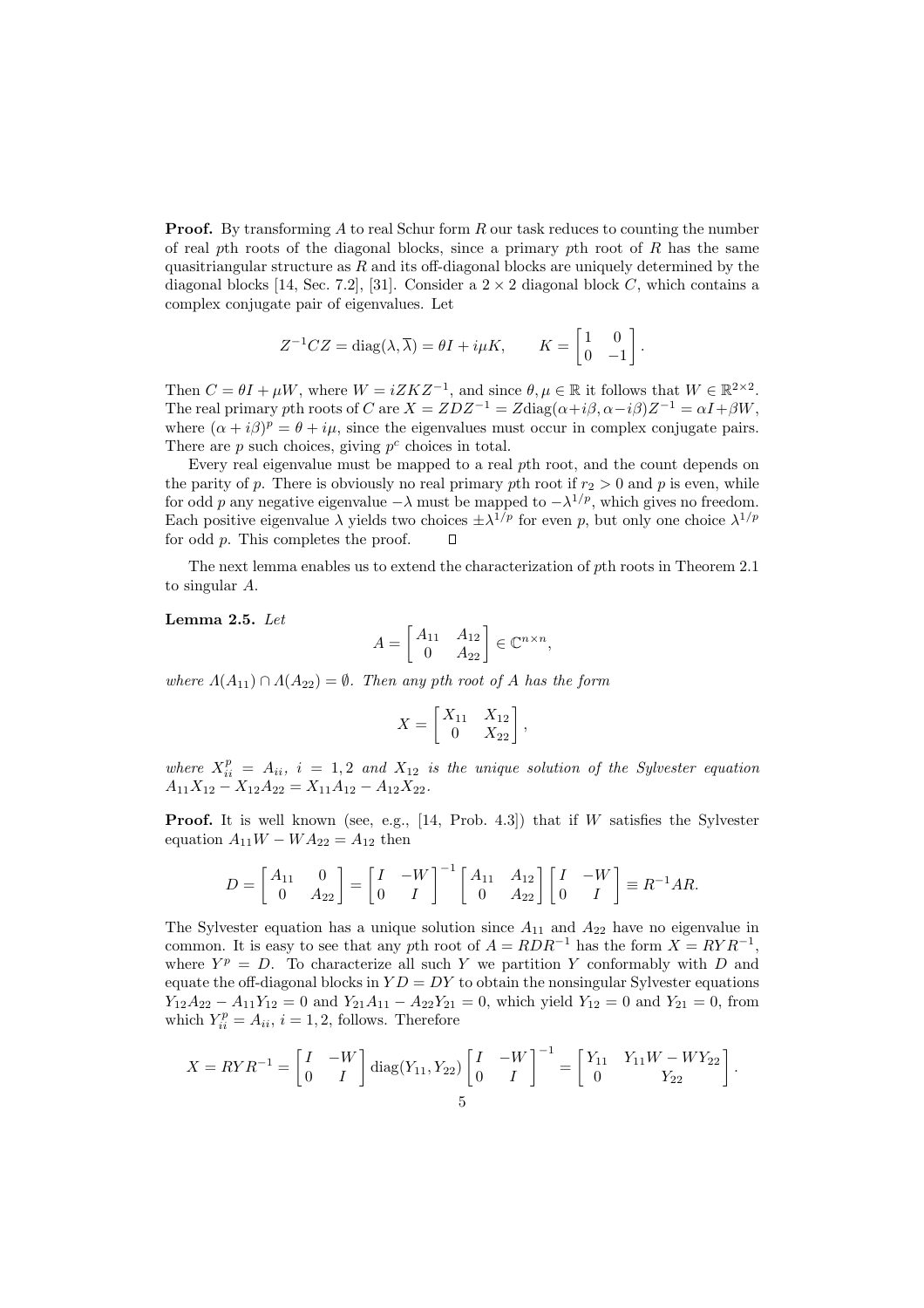The Sylvester equation for  $X_{12}$  follows by equating the off-diagonal blocks in  $XA = AX$ , and again this equation is nonsingular.  $\Box$ 

We can now extend Theorem 2.2 to possibly singular matrices.

**Theorem 2.6 (classification of pth roots).** Let  $A \in \mathbb{C}^{n \times n}$  have the Jordan canonical form  $Z^{-1}AZ = J = \text{diag}(J_0, J_1)$ , where  $J_0$  collects together all the Jordan blocks corresponding to the eigenvalue  $0$  and  $J_1$  contains the remaining Jordan blocks. Assume that A satisfies the condition of Theorem 2.2. All pth roots of A are given by  $A = Z \text{diag}(X_0, X_1) Z^{-1}$ , where  $X_1$  is any pth root of  $J_1$ , characterized by Theorem 2.1, and  $X_0$  is any pth root of  $J_0$ .

**Proof.** Since A satisfies the condition of Theorem 2.2,  $J_0$  does as well. It suffices to note that by Lemma 2.5 any pth root of J has the form  $diag(X_0, X_1)$ , where  $X_0^p = J_0$  and  $X_1^p = J_1.$ 

Among all pth roots the principal pth root is the most used in theory and in practice. For  $A \in \mathbb{C}^{n \times n}$  with no eigenvalues on  $\mathbb{R}^-$ , the closed negative real axis, the principal pth root, written  $A^{1/p}$ , is the unique pth root of A all of whose eigenvalues lie in the segment  $\{z: -\pi/p < \arg(z) < \pi/p\}$  [14, Thm. 7.2]. It is a primary matrix function and it is real when A is real.

#### 3. pth roots of stochastic matrices

We now focus on pth roots of stochastic matrices, and in particular the question of the existence of stochastic roots.

In the next two theorems we recall some key facts from Perron–Frobenius theory that will be needed below [1, Chap. 2], [16, Chap. 8], [23, Chap. 15]. Recall that  $A \in \mathbb{R}^{n \times n}$  is reducible if there is a permutation matrix  $P$  such that

$$
P^T A P = \begin{bmatrix} A_{11} & A_{12} \\ 0 & A_{22} \end{bmatrix},
$$
\n(3.1)

where  $A_{11}$  and  $A_{22}$  are square, nonempty submatrices. A is irreducible if it is not reducible. We write  $X \geq 0$  ( $X > 0$ ) to denote that the elements of X are all nonnegative (positive), and denote by  $\rho(A)$  the spectral radius of  $A, e = [1, 1, \ldots, 1]^T$  the vector of 1s, and  $e_k$  the unit vector with 1 in the kth position and zeros elsewhere.

**Theorem 3.1 (Perron–Frobenius).** If  $A \in \mathbb{R}^{n \times n}$  is nonnegative then  $\rho(A)$  is an eigenvalue of A with a corresponding nonnegative eigenvector. If, in addition, A is irreducible then

- (a)  $\rho(A) > 0$ ;
- (b) there is an  $x > 0$  such that  $Ax = \rho(A)x$ ;
- (c)  $\rho(A)$  is a simple eigenvalue of A (that is, it has algebraic multiplicity 1).

**Theorem 3.2.** Let  $A \in \mathbb{R}^{n \times n}$  be stochastic. Then

(a)  $\rho(A) = 1;$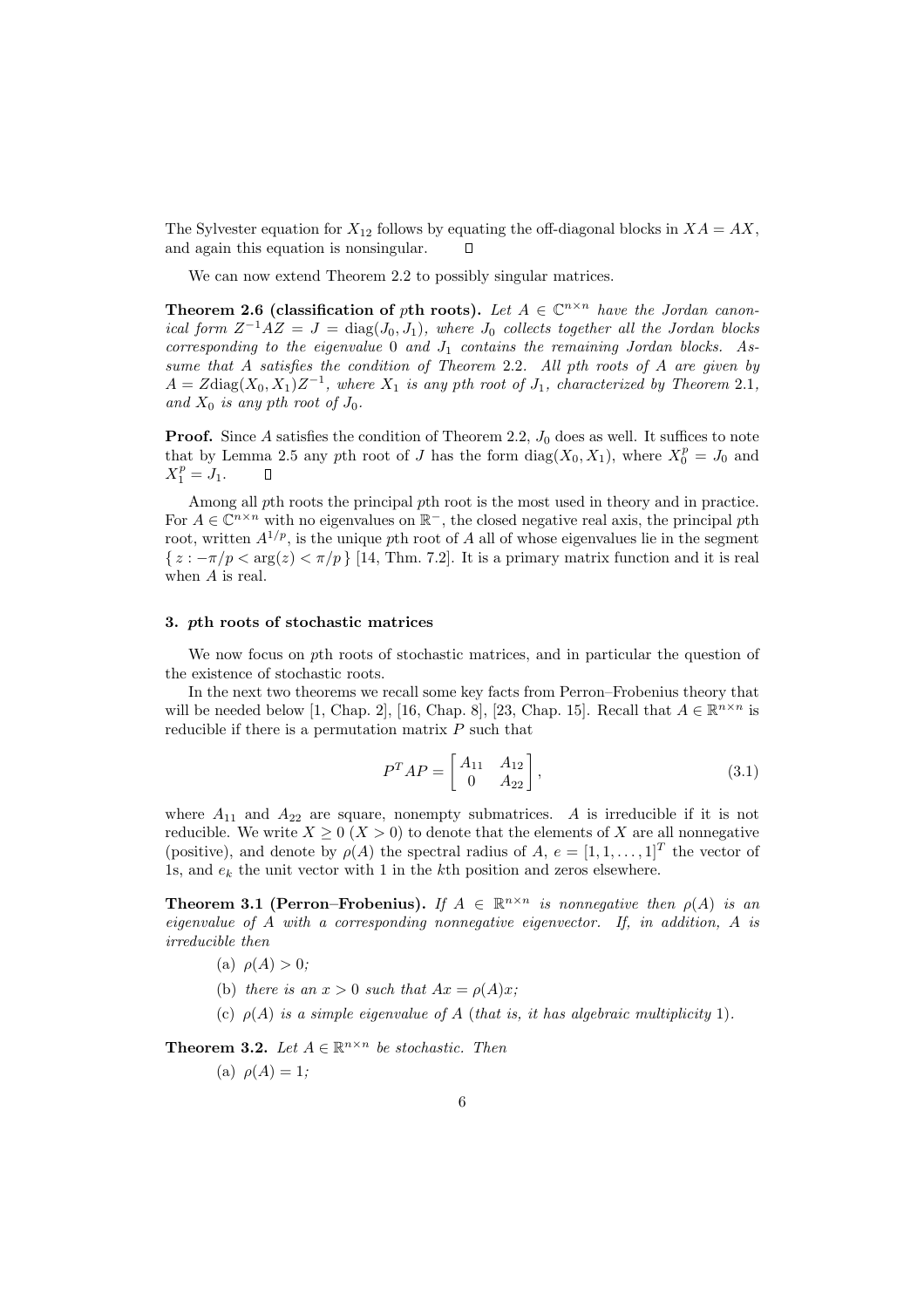(b) 1 is a semisimple eigenvalue of A (that is, it appears only in  $1 \times 1$  Jordan blocks in the Jordan canonical form of A) and has a corresponding eigenvector  $e$ :

(c) if A is irreducible, then 1 is a simple eigenvalue of A.

Proof. The first part is straightforward. The semisimplicity of the eigenvalue 1 is proved by Minc [27, Chap. 6, Thm. 1.3], while the last part follows from Theorem 3.1. П

For a pth root  $X$  of a stochastic  $A$  to be stochastic there are two requirements: that  $X$ is nonnegative and that  $Xe = e$ . While  $X^p = A$  and  $X \ge 0$  together imply that  $\rho(X) = 1$ is an eigenvalue of  $X$  with a corresponding nonnegative eigenvector  $v$  (by Theorem 3.1), it does not follow that  $v = e$ . The matrices A and X in Fact 4.11 below provide an example, with  $v = [1, 1, 2^{1/2}]^T$ . The next result shows that a sufficient condition for a pth root of a stochastic matrix to have unit row sums is that every copy of the eigenvalue 1 of A is mapped to an eigenvalue 1 of X.

**Lemma 3.3.** Let  $A \in \mathbb{R}^{n \times n}$  be stochastic and let  $X^p = A$ , where for any eigenvalue  $\mu$ of X with  $\mu^p = 1$  it holds that  $\mu = 1$ . Then  $Xe = e$ .

Proof. Since A is stochastic and so has 1 as a semisimple eigenvalue with corresponding eigenvector e, it has the Jordan canonical form  $A = ZJZ^{-1}$  with  $J = \text{diag}(I, J_2, J_0)$ , where  $1 \notin \Lambda(J_2)$ ,  $J_0 \in \mathbb{C}^{k \times k}$  contains all the Jordan blocks corresponding to zero eigenvalues, and  $Ze<sub>1</sub> = e$ . By Theorem 2.6 any pth root X of A satisfying the assumption of the lemma has the form  $X = ZULU^{-1}Z^{-1}$ , where  $L = \text{diag}(I, L_2, Y_0)$  with  $Y_0^p = J_0$ , and where  $U = \text{diag}(\widetilde{U}, I_k)$  with  $\widetilde{U}$  an arbitrary nonsingular matrix that commutes with  $diag(I, J_2)$  and hence is of the form  $\widetilde{U} = diag(\widetilde{U}_1, \widetilde{U}_2)$ . Then

$$
Xe = ZULU^{-1}Z^{-1}e = ZULU^{-1}e_1 = Z \text{diag}(I, \widetilde{U}_2 L_2 \widetilde{U}_2^{-1}, Y_0)e_1 = Ze_1 = e,
$$

as required.

 $\Box$ 

The sufficient condition of the lemma for  $X$  to have unit row sums is not necessary, as the example  $A = \begin{bmatrix} 1 & 0 \\ 0 & 1 \end{bmatrix}$ ,  $X = \begin{bmatrix} 0 & 1 \\ 1 & 0 \end{bmatrix}$ ,  $p = 2$ , shows. However, for primary roots the condition is necessary, since every copy of the eigenvalue 1 is mapped to the same root ξ, and  $Xe = \xi e$  (which can be proved using the property  $f(ZJZ^{-1}) = Zf(J)Z^{-1}$  of primary matrix functions f), so we need  $\xi = 1$ . The condition is also necessary when A is irreducible, as the next corollary shows.

**Corollary 3.4.** Let  $A \in \mathbb{R}^{n \times n}$  be an irreducible stochastic matrix. Then for any nonnegative X with  $X^p = A$ ,  $Xe = e$ .

**Proof.** Since A is stochastic and irreducible, 1 is a simple eigenvalue of  $A$ , by Theorem 3.2. As noted just before Lemma 3.3,  $X^p = A$  and  $X \ge 0$  imply that  $\rho(X) = 1$  is an eigenvalue of X, and this is the only eigenvalue  $\mu$  of X with  $\mu^p = 1$ , since 1 is a simple eigenvalue of A. Therefore the condition of Lemma 3.3 is satisfied.  $\Box$ 

The next result shows an important connection between stochastic roots of stochastic matrices and nonnegative roots of irreducible nonnegative matrices.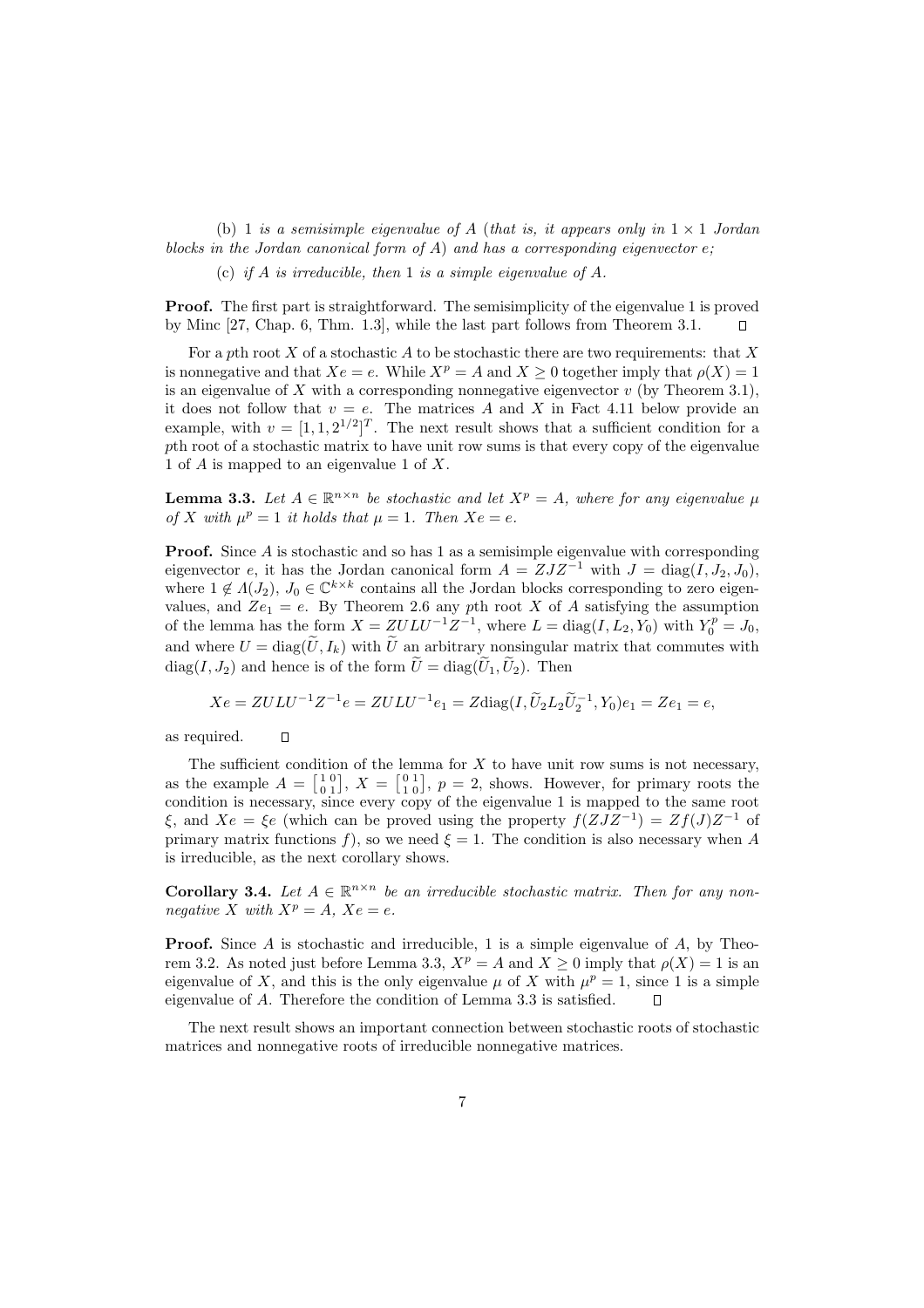**Theorem 3.5.** Suppose C is an irreducible nonnegative matrix with positive eigenvector x corresponding to the eigenvalue  $\rho(C)$ . Then  $A = \rho(C)^{-1}D^{-1}CD$  is stochastic, where  $D = \text{diag}(x)$ . Moreover, if  $C = Y^p$  with Y nonnegative then  $A = X^p$ , where  $X =$  $\rho(C)^{-1/p}D^{-1}YD$  is stochastic.

**Proof.** The eigenvector x necessarily has positive elements in view of the fact that  $C$  is irreducible and nonnegative, by Theorem 3.1. The stochasticity of  $A$  is standard (see [27, Chap. 6, Thm. 1.2, for example), and can be seen from the observation that, since  $De =$  $x, Ae = \rho(C)^{-1}D^{-1}Cx = \rho(C)^{-1}D^{-1}\rho(C)x = e$ . We have  $X^p = \rho(C)^{-1}D^{-1}Y^pD =$  $\rho(C)^{-1}D^{-1}CD = A$ . Finally, the irreducibility of C implies that of A, and hence the nonnegative matrix  $X$  has unit row sums, by Corollary 3.4.  $\Box$ 

We can identify an interesting class of stochastic matrices for which a stochastic pth root exists for all p. Recall that  $A \in \mathbb{R}^{n \times n}$  is a nonsingular M-matrix if  $A = sI - B$ with  $B \ge 0$  and  $s > \rho(B)$ . It is a standard property that the inverse of a nonsingular M-matrix is nonnegative [1, Chap. 6].

**Theorem 3.6.** If the stochastic matrix  $A \in \mathbb{R}^{n \times n}$  is the inverse of an M-matrix then  $A^{1/p}$  exists and is stochastic for all p.

**Proof.** Since  $M = A^{-1}$  is an M-matrix, the eigenvalues of M all have positive real part and hence  $M^{1/p}$  exists. Furthermore,  $M^{1/p}$  is also an M-matrix for all p, by a result of Fiedler and Schneider [7]. Thus  $A^{1/p} = (M^{1/p})^{-1} \geq 0$  for all p, and  $A^{1/p}e = e$  follows from the comments following Lemma 3.3, so  $A^{1/p}$  is stochastic.

If  $A \geq 0$  and we can compute  $B = A^{-1}$  then it is straightforward to check whether B is an M-matrix: we just have to check whether  $b_{ij} \leq 0$  for all  $i \neq j$  [1, Chap. 6]. An example of a stochastic inverse M-matrix is given in Fact 4.8 below. Another example is the lower triangular matrix

$$
A = \begin{bmatrix} 1 & & & \\ \frac{1}{2} & \frac{1}{2} & & \\ \vdots & \vdots & \ddots & \\ \frac{1}{n} & \frac{1}{n} & \cdots & \frac{1}{n} \end{bmatrix},
$$
(3.2)

for which

$$
A^{-1} = \begin{bmatrix} 1 & & & & \\ -1 & 2 & & & \\ 0 & -2 & 3 & & \\ \vdots & \vdots & \ddots & \ddots & \\ 0 & 0 & \cdots & -(n-1) & n \end{bmatrix}.
$$

Clearly,  $A^{-1}$  is an M-matrix and hence from Theorem 3.6,  $A^{1/p}$  is stochastic for any positive integer p.

A particular class of inverse M-matrices is the strictly ultrametric matrices, which are the symmetric positive semidefinite matrices for which  $a_{ij} > \min(a_{ik}, a_{ki})$  for all  $i, j, k$  and  $a_{ii} > \min\{a_{ik} : k \neq i\}$  (or, if  $n = 1, a_{11} > 0$ ). The inverse of such a matrix is a strictly diagonally dominant M-matrix [26], [28].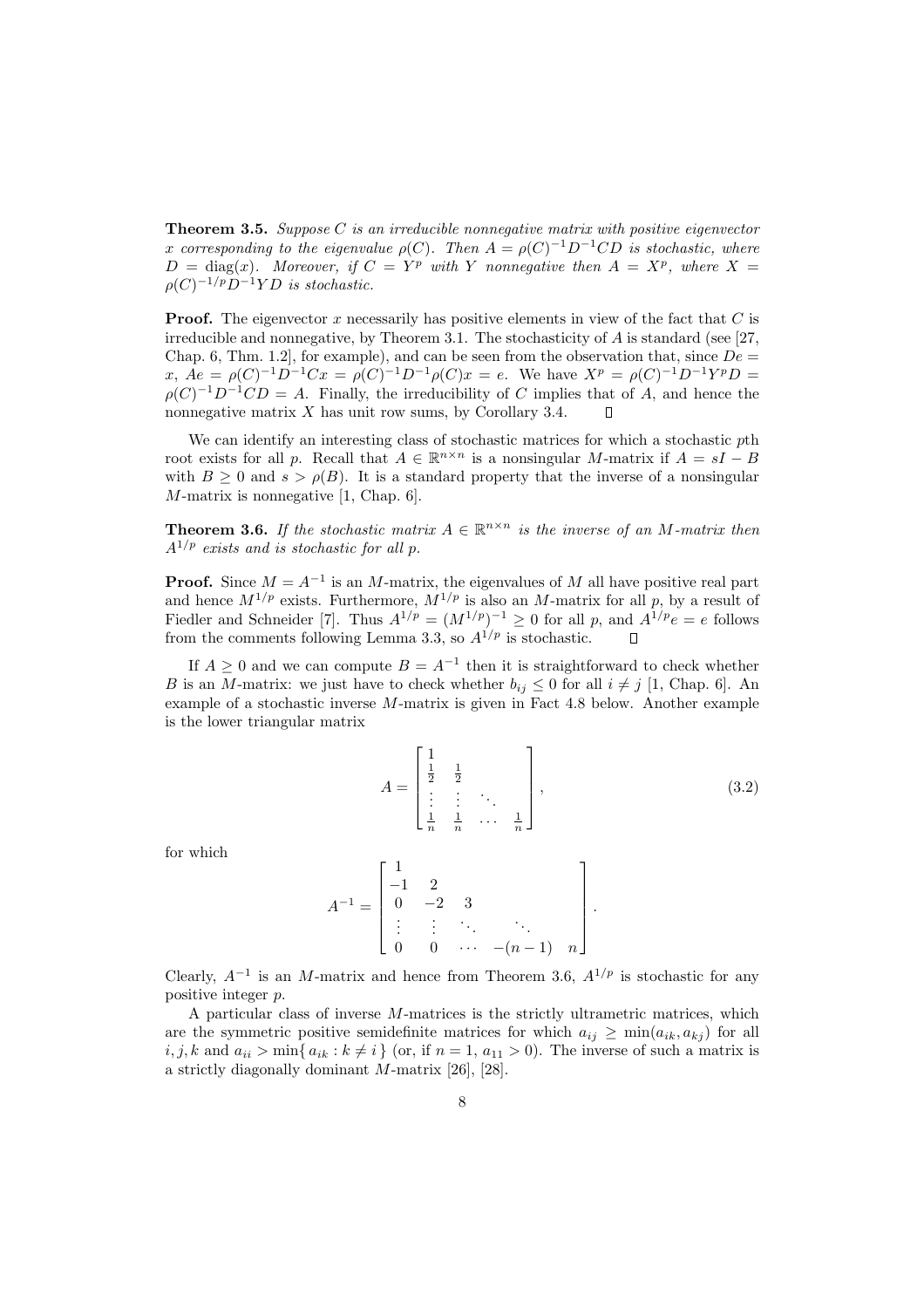Using a construction of Soules [32] (also given in a different form by Perfect and Mirsky [29, Thm. 8]), a class of symmetric positive semidefinite stochastic matrices with stochastic roots can be built explicitly.

**Theorem 3.7.** Let  $Q \in \mathbb{R}^{n \times n}$  be an orthogonal matrix with first column  $n^{-1/2}e$ ,  $q_{ij} > 0$ for  $i + j < n + 2$ ,  $q_{ij} < 0$  for  $i + j = n + 2$ , and  $q_{ij} = 0$  for  $i + j > n + 2$ . If  $\lambda_1 \geq \lambda_2 \geq \cdots \geq \lambda_n, \lambda_1 > 0, \text{ and}$ 

$$
\frac{1}{n}\lambda_1 + \frac{1}{n(n-1)}\lambda_2 + \frac{1}{(n-1)(n-2)}\lambda_3 + \dots + \frac{1}{1\cdot 2}\lambda_n \ge 0
$$
\n(3.3)

then

- (a)  $A = \lambda_1^{-1} Q \text{diag}(\lambda_1, \dots, \lambda_n) Q^T$  is a symmetric stochastic matrix;
- (b) if  $\lambda_1 > \lambda_2$  then  $A > 0$ ;
- (c) if  $\lambda_n \geq 0$  then  $A^{1/p}$  is stochastic for all p.

Proof. (a) is proved by Soules [32, Cor. 2.4]. (b) is shown by Elsner, Nabben, and Neumann [6, p. 327]. To show (c), if  $\lambda_n \geq 0$  then  $\lambda_1^{1/p} \geq \lambda_2^{1/p} \geq \cdots \geq \lambda_n^{1/p}$  holds and (3.3) trivially remains true with  $\lambda_i$  replaced by  $\lambda_i^{1/p}$  for all i and so  $A^{1/p}$  is stochastic by  $(a)$ .  $\Gamma$ 

A family of matrices Q of the form specified in the theorem can be constructed as a product of Givens rotations  $G_{ij}$ , where  $G_{ij}$  is a rotation in the  $(i, j)$  plane designed to zero the jth element of the vector it premultiplies and produce a nonnegative ith element. Choose rotations  $G_{ij}$  so that

$$
Ge := G_{12}G_{23}\dots G_{n-1,n}e = n^{1/2}e_1.
$$

Then G has positive elements on and above the diagonal, negative elements on the first subdiagonal, and zeros everywhere else. We have  $G^T e_1 = n^{-1/2} e$ , and defining  $Q$  as  $G^T$ with the order of its rows reversed yields a  $Q$  of the desired form. For example, for  $n = 4$ ,

$$
Q = \left[\begin{array}{cccc} 0.5000 & 0.2887 & 0.4082 & 0.7071 \\ 0.5000 & 0.2887 & 0.4082 & -0.7071 \\ 0.5000 & 0.2887 & -0.8165 & 0 \\ 0.5000 & -0.8660 & 0 & 0 \end{array}\right].
$$

There is a close relation between Theorems 3.6 and 3.7. If  $\lambda_1 \geq \lambda_2 \geq \cdots \geq \lambda_n > 0$ in Theorem 3.7 then A in Theorem 3.7 has the property that  $A^{-1}$  is an M-matrix and, moreover,  $A^{-k}$  is an M-matrix for all positive integers k [6, Cor. 2.4].

It is possible to generalize Theorem 3.7 to nonsymmetric stochastic matrices with positive real eigenvalues (using [5, Sec. 3], for example) but we will not pursue this here.

Finally, we note some more specific results. He and Gunn [13] explicitly find all pth roots of  $2\times 2$  stochastic matrices and show how to construct all primary pth roots of  $3\times 3$ stochastic matrices. Marcus and Minc [25] give a sufficient condition for the principal square root of a symmetric positive semidefinite matrix to be stochastic.

**Theorem 3.8.** Let  $A \in \mathbb{R}^{n \times n}$  be a symmetric positive semidefinite stochastic matrix with  $a_{ii} \leq 1/(n-1)$ ,  $i = 1:n$ . Then  $A^{1/2}$  is stochastic.

Proof. See [25, Thm. 2] or [27, Chap. 5, Thm. 4.2].  $\Box$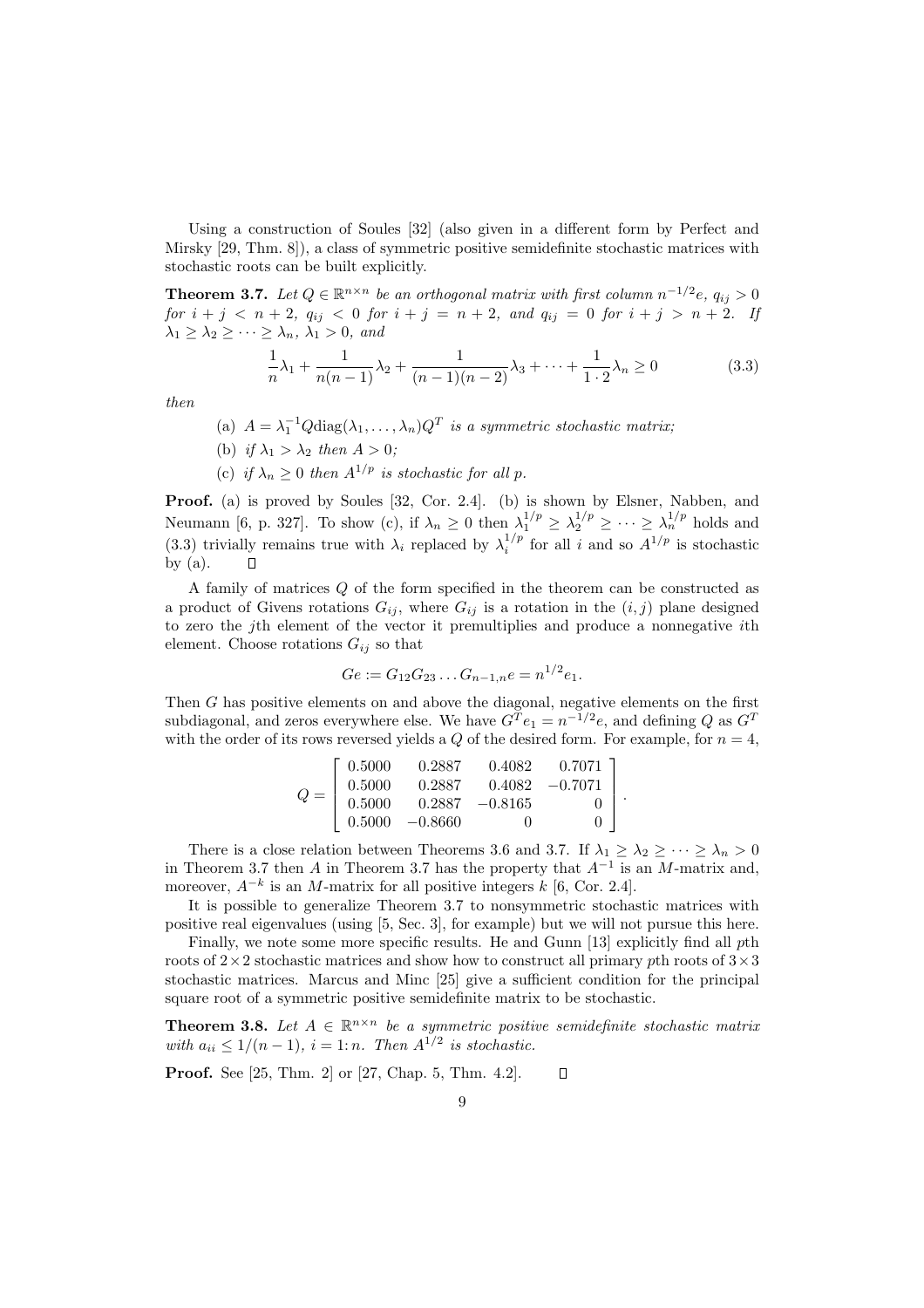#### 4. Scenarios for existence and uniqueness of stochastic roots

Existence and uniqueness of pth roots under the requirement of preserving stochastic structure is not a straightforward matter. We present a sequence of facts that demonstrate the wide variety of possible scenarios. In particular, we show that if the principal pth root is not stochastic there may still be a primary stochastic pth root, and if there is no primary stochastic pth root there may still be a nonprimary stochastic pth root.

Fact 4.1. A stochastic matrix may have no pth root for any p. Consider the stochastic matrix  $A = J_n(0) + e_n e_n^T \in \mathbb{R}^{n \times n}$ , where  $J_n(0)$ ,  $n > 2$ , is an  $n \times n$  Jordan block with eigenvalue 0. The ascent sequence (2.4) is easily seen to be  $n - 1$  1s followed by zeros. Hence by Theorem 2.2, A has no pth root for any  $p > 1$ .

Fact 4.2. A stochastic matrix may have pth roots but no stochastic pth root. This is true for even p because if A is nonsingular and has some negative eigenvalues then it has pth roots but may have no real pth roots, by Theorem 2.3. An example illustrating this fact is the stochastic matrix

$$
A = \begin{bmatrix} 0.5000 & 0.3750 & 0.1250 \\ 0.7500 & 0.1250 & 0.1250 \\ 0.0833 & 0.0417 & 0.8750 \end{bmatrix}, \qquad A(A) = \{1, 3/4, -1/4\},
$$

which has *pth* roots for all *p* but no real *pth* roots for any even *p*.

Fact 4.3. A stochastic matrix may have a stochastic principal pth root as well as a stochastic nonprimary pth root. Consider the family of  $3 \times 3$  stochastic matrices [22]

$$
X(p,x) = \left[ \begin{array}{ccc} 0 & p & 1-p \\ x & 0 & 1-x \\ 0 & 0 & 1 \end{array} \right],
$$

where  $0 < p < 1$  and  $0 < x < 1$ , and let  $a = px$ . The eigenvalues of  $X(p, x)$  are 1,  $a^{1/2}$ , and  $-a^{1/2}$ . The matrix

$$
A = X(p, x)^{2} = \begin{bmatrix} a & 0 & 1 - a \\ 0 & a & 1 - a \\ 0 & 0 & 1 \end{bmatrix}
$$

is stochastic. But there is another stochastic matrix  $\widetilde{X}$  that is also a square root of A:

$$
\widetilde{X} = \left[\begin{array}{ccc} a^{1/2} & 0 & 1 - a^{1/2} \\ 0 & a^{1/2} & 1 - a^{1/2} \\ 0 & 0 & 1 \end{array}\right].
$$

Note that  $\widetilde{X}$  is the principal square root of A (and hence a primary square root) while all members of the family  $X(p, x)$  are nonprimary, since A is upper triangular but the  $X(p, x)$  are not.

Fact 4.4. A stochastic matrix may have a stochastic principal pth root but no other stochastic pth root.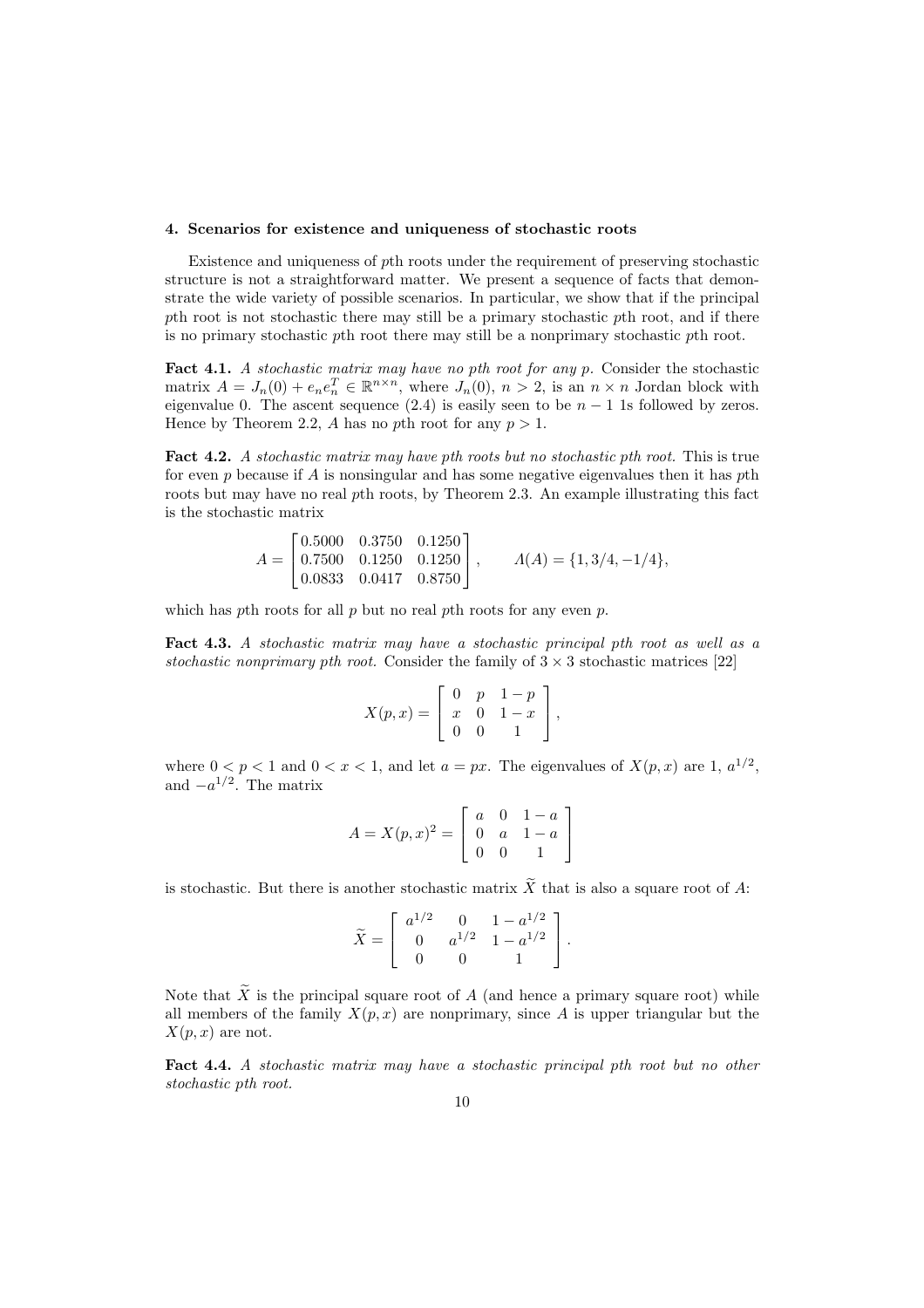The matrix (3.2) provides an example.

Fact 4.5. The principal pth root of a stochastic matrix with distinct, real, positive eigenvalues is not necessarily stochastic.

This fact is easily verified experimentally. For a parametrized example, let

$$
D = \begin{bmatrix} 1 & 0 & 0 \\ 0 & \alpha & 0 \\ 0 & 0 & \beta \end{bmatrix}, \qquad P = \begin{bmatrix} 1 & 1 & 1 \\ 1 & 1 & -1 \\ 1 & -1 & 0 \end{bmatrix}, \qquad 0 < \alpha, \ \beta < 1.
$$

Then the matrix

$$
X = PDP^{-1} = \frac{1}{4} \begin{bmatrix} 1 + \alpha + 2\beta & 1 + \alpha - 2\beta & 2 - 2\alpha \\ 1 + \alpha - 2\beta & 1 + \alpha + 2\beta & 2 - 2\alpha \\ 1 - \alpha & 1 - \alpha & 2 + 2\alpha \end{bmatrix}
$$
(4.1)

has unit row sums, and  $A = PD^2P^{-1}$  can be obtained by replacing  $\alpha, \beta$  in (4.1) with  $\alpha^2, \beta^2$ , respectively. Clearly, X is nonnegative if and only if  $\beta \leq (1+\alpha)/2$  while A is nonnegative if and only if  $\beta \leq ((1+\alpha^2)/2)^{1/2}$ . If we let  $(1+\alpha)/2 < \beta \leq ((1+\alpha^2)/2)^{1/2}$ then A is stochastic and its principal square root  $X = A^{1/2}$  is not nonnegative; moreover, for  $\alpha = 0.5$ ,  $\beta = 0.751$  (for example) it can be verified that none of the eight square roots of A is stochastic.

**Fact 4.6.** A (row) diagonally dominant stochastic matrix (one for which  $a_{ii} \ge \sum_{j\neq i} a_{ij}$ for all i) may not have a stochastic principal pth root.

The matrix A of the previous example serves to illustrate this fact. For  $\alpha = 0.99$ ,  $\beta = 0.9501,$ 

$$
A = \begin{bmatrix} 9.9005 \times 10^{-1} & 9.9005 \times 10^{-7} & 9.9500 \times 10^{-3} \\ 9.9005 \times 10^{-7} & 9.9005 \times 10^{-1} & 9.9500 \times 10^{-3} \\ 4.9750 \times 10^{-3} & 4.9750 \times 10^{-3} & 9.9005 \times 10^{-1} \end{bmatrix},
$$
(4.2)

which has strongly dominant diagonal. Yet none of the eight square roots of A is nonnegative.

Fact 4.7. A stochastic matrix whose principal pth root is not stochastic may still have a primary stochastic pth root. This fact can be seen from the permutation matrices

$$
X = \begin{bmatrix} 0 & 0 & 1 \\ 1 & 0 & 0 \\ 0 & 1 & 0 \end{bmatrix}, \qquad A = \begin{bmatrix} 0 & 1 & 0 \\ 0 & 0 & 1 \\ 1 & 0 & 0 \end{bmatrix} = X^2.
$$
 (4.3)

The eigenvalues of A are distinct (they are  $-\frac{1}{2} \pm \frac{\sqrt{3}}{2}i$  and 1), so all roots are primary. The matrix X, which is not the principal square root  $(X$  has the same eigenvalues as  $A$ ), is easily checked to be the only stochastic square root of A.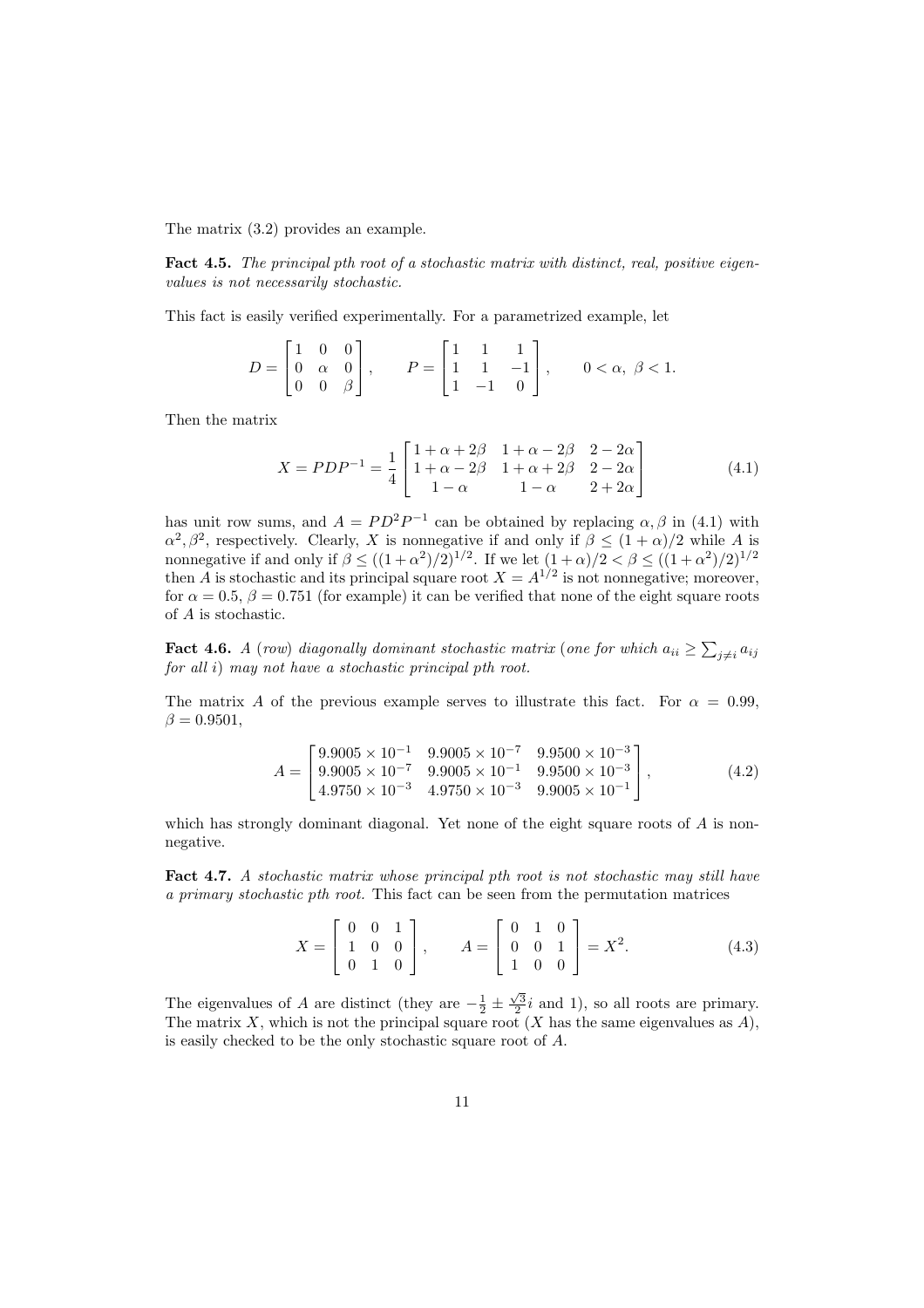Fact 4.8. A stochastic matrix with distinct eigenvalues may have a stochastic principal pth root and a different stochastic primary pth root. As noted in [14, Prob. 1.31], the symmetric positive definite matrix M with  $m_{ij} = \min(i, j)$  has a square root Y with

$$
y_{ij} = \begin{cases} 0, & i + j \le n, \\ 1, & i + j > n. \end{cases}
$$

For example,

 $\overline{1}$  $\overline{\phantom{a}}$ 0 0 0 1 0 0 1 1 0 1 1 1 1 1 1 1 Ĭ.  $\overline{\phantom{a}}$ 2 =  $\overline{1}$  $\overline{\phantom{a}}$ 1 1 1 1 1 2 2 2 1 2 3 3 1 2 3 4 Ĭ.  $\vert \cdot$ 

It is also known that the eigenvalues of M are  $\lambda_k = (1/4) \sec(k\pi/(2n+1))^2$ ,  $k = 1:n$ , so  $\rho(M) = (1/4) \sec(n\pi/(2n+1))^2 =: r_n$  [8]. Since M has all positive elements it has a positive eigenvector x corresponding to  $\rho(M)$  (the Perron vector), and so we can apply Theorem 3.5 to deduce that the stochastic matrix  $A = r_n^{-1}D^{-1}MD$ , where  $D = \text{diag}(x)$ , has stochastic square root  $X = r_n^{-1/2} D^{-1} Y D$ , and X obviously has the same antitriangular structure as Y. Since X is clearly indefinite, it is not the principal square root. However, since the eigenvalues of  $M$ , and hence  $A$ , are distinct, all the square roots of A are primary square roots. The stochastic square root X has  $\lceil n/2 \rceil$  positive eigenvalues and  $\lfloor n/2 \rfloor$  negative eigenvalues, which follows from the inertia properties of a  $2 \times 2$  block symmetric matrix—see, for example, Higham and Cheng [15, Thm. 2.1]. However,  $X$  is not the only stochastic square root of  $A$ , as we now show.

**Lemma 4.9.** The principal pth root of  $A = r_n^{-1}D^{-1}MD$  is stochastic for all p.

Proof. Because the row sums are preserved by the principal pth root, we just have to show that  $A^{1/p}$  is nonnegative, or equivalently that  $M^{1/p}$  is nonnegative. It is known that  $M^{-1}$  is the tridiagonal second difference matrix with typical row [-1 2 -1], except that the  $(n, n)$  element is 1. Since  $M^{-1}$  has nonpositive off-diagonal elements and M is nonnegative,  $M^{-1}$  is an M-matrix and it follows from Theorem 3.6 that  $M^{1/p}$  is stochastic for all p.  $\Box$ 

For  $n = 4$ , A and its two stochastic square roots are

|  |  |                                                                                                                                     |  |  | $\begin{bmatrix} 0.1206 & 0.2267 & 0.3054 & 0.3473 \\ 0.0642 & 0.2412 & 0.3250 & 0.3696 \\ 0.0476 & 0.1790 & 0.3618 & 0.4115 \end{bmatrix} = \begin{bmatrix} 0 & 0 & 0 & 1.0000 \\ 0 & 0 & 0.4679 & 0.5321 \\ 0 & 0.2578 & 0.3473 & 0.3949 \end{bmatrix}^T$ |
|--|--|-------------------------------------------------------------------------------------------------------------------------------------|--|--|-------------------------------------------------------------------------------------------------------------------------------------------------------------------------------------------------------------------------------------------------------------|
|  |  |                                                                                                                                     |  |  |                                                                                                                                                                                                                                                             |
|  |  |                                                                                                                                     |  |  |                                                                                                                                                                                                                                                             |
|  |  | $\begin{bmatrix} 0.0419 & 0.1575 & 0.3182 & 0.4825 \end{bmatrix}$ $\begin{bmatrix} 0.1206 & 0.2267 & 0.3054 & 0.3473 \end{bmatrix}$ |  |  |                                                                                                                                                                                                                                                             |
|  |  |                                                                                                                                     |  |  | $\begin{bmatrix} 0.2994 & 0.2397 & 0.2315 & 0.2294 \end{bmatrix}^2$                                                                                                                                                                                         |
|  |  |                                                                                                                                     |  |  | $\mathcal{L} = \left[\begin{array}{cccc} 0.0679 & 0.3908 & 0.2792 & 0.2621 \ 0.0361 & 0.1538 & 0.4705 & 0.3396 \end{array}\right] \enspace .$                                                                                                               |
|  |  |                                                                                                                                     |  |  |                                                                                                                                                                                                                                                             |
|  |  |                                                                                                                                     |  |  | $\begin{bmatrix} 0.0277 & 0.1117 & 0.2626 & 0.5980 \end{bmatrix}$                                                                                                                                                                                           |

Fact 4.10. A stochastic matrix without primary stochastic pth roots may have nonprimary stochastic pth roots. Consider the circulant stochastic matrix

$$
A = \frac{1}{3} \left[ \begin{array}{rrr} 1 - 2a & 1 + a & 1 + a \\ 1 + a & 1 - 2a & 1 + a \\ 1 + a & 1 + a & 1 - 2a \end{array} \right], \qquad 0 < a \le \frac{1}{3}.
$$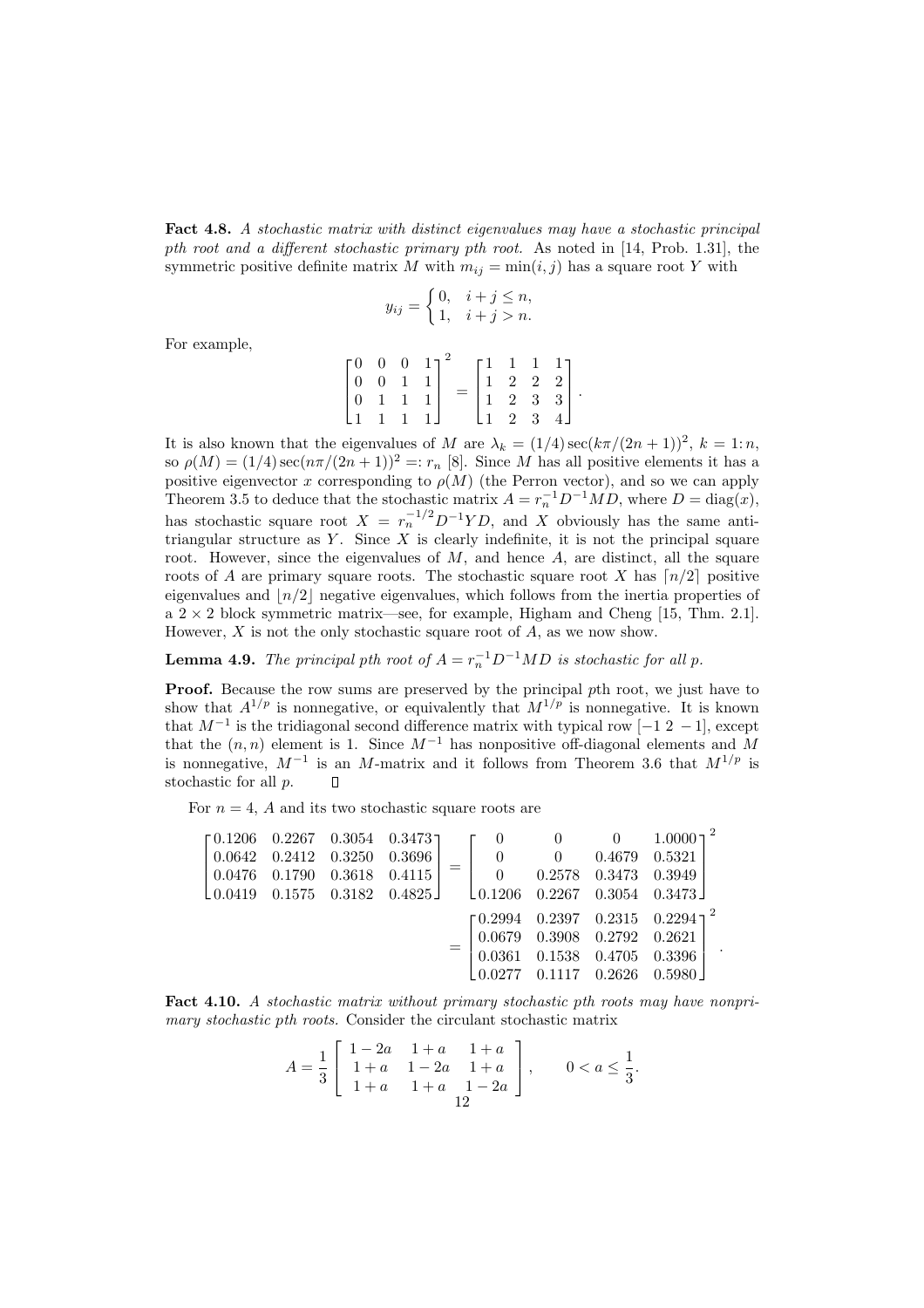The eigenvalues of A are  $1, -a, -a$ . The four primary square roots X of A are all nonreal, because in each case the two negative eigenvalues  $-a$  and  $-a$  are mapped to the same square root, which means that  $X$  cannot have complex conjugate eigenvalues. With  $\omega = e^{-2\pi i/3}$ , we have

$$
A = Q^{-1}DQ, \qquad Q = \begin{bmatrix} 1 & 1 & 1 \\ 1 & \omega & \omega^2 \\ 1 & \omega^2 & \omega \end{bmatrix}, \quad D = \text{diag}(1, -a, -a).
$$

Let  $X = Q^{-1} \text{diag}(1, ia^{1/2}, -ia^{1/2})Q$ . Then

$$
X = \frac{1}{3} \left[ \begin{array}{ccc} 1 & 1 + (3a)^{1/2} & 1 - (3a)^{1/2} \\ 1 - (3a)^{1/2} & 1 & 1 + (3a)^{1/2} \\ 1 + (3a)^{1/2} & 1 - (3a)^{1/2} & 1 \end{array} \right],
$$

which is a stochastic, nonprimary square root of A.

Fact 4.11. A nonnegative pth root of a stochastic matrix is not necessarily stochastic. Consider the nonnegative but non-stochastic matrix [24]

$$
X = \begin{bmatrix} 0 & 0 & 2^{-1/2} \\ 0 & 0 & 2^{-1/2} \\ 2^{-1/2} & 2^{-1/2} & 0 \end{bmatrix}, \qquad A(X) = \{1, 0, -1\},
$$

for which

$$
A = X^{2k} \equiv \begin{bmatrix} 1/2 & 1/2 & 0 \\ 1/2 & 1/2 & 0 \\ 0 & 0 & 1 \end{bmatrix}, \qquad A(A) = \{1, 1, 0\}
$$

is stochastic. Note that  $A$  is its own stochastic pth root for any integer  $p$ .

Fact 4.12. A stochastic matrix may have a stochastic pth root for some, but not all, p.

Consider again the matrix

$$
A = \begin{bmatrix} 0 & 1 & 0 \\ 0 & 0 & 1 \\ 1 & 0 & 0 \end{bmatrix}
$$

appearing in Fact 4.7. We have  $A^3 = I$ , which implies  $A^{3k+1} = A$  and  $(A^2)^{3k+2} = A^4 = A$ for all nonnegative integers k. Hence A is its own stochastic pth root for  $p = 3k + 1$ and  $A^2$  is a stochastic pth root of A for  $p = 3k + 2$ . However,  $\Lambda(A) = \{1, \omega, \overline{\omega}\}\$  with  $\omega = e^{-2\pi i/3}$ , and the arguments in Section 5 show that A has no stochastic cube root (since  $\omega$  lies outside the region  $\Theta_3^3$  in Figure 5.2). Hence A does not have a stochastic root for  $p = 3k$ .

The stochastic root problem is intimately related to the embeddability problem in discrete-time Markov chains, which asks when a nonsingular stochastic matrix A can be written  $A = e^{Q}$  for some Q with  $q_{ij} \ge 0$  for  $i \ne j$  and  $\sum_{j} q_{ij} = 0$ ,  $i = 1:n$ . Kingman [21, Prop. 7] shows that this condition holds if and only if for every positive integer  $p$ there exists some stochastic  $X_p$  such that  $A = X_p^p$ . (Thus the matrices identified in Theorems 3.6 and 3.7 form two classes of embeddable matrices.) The condition that A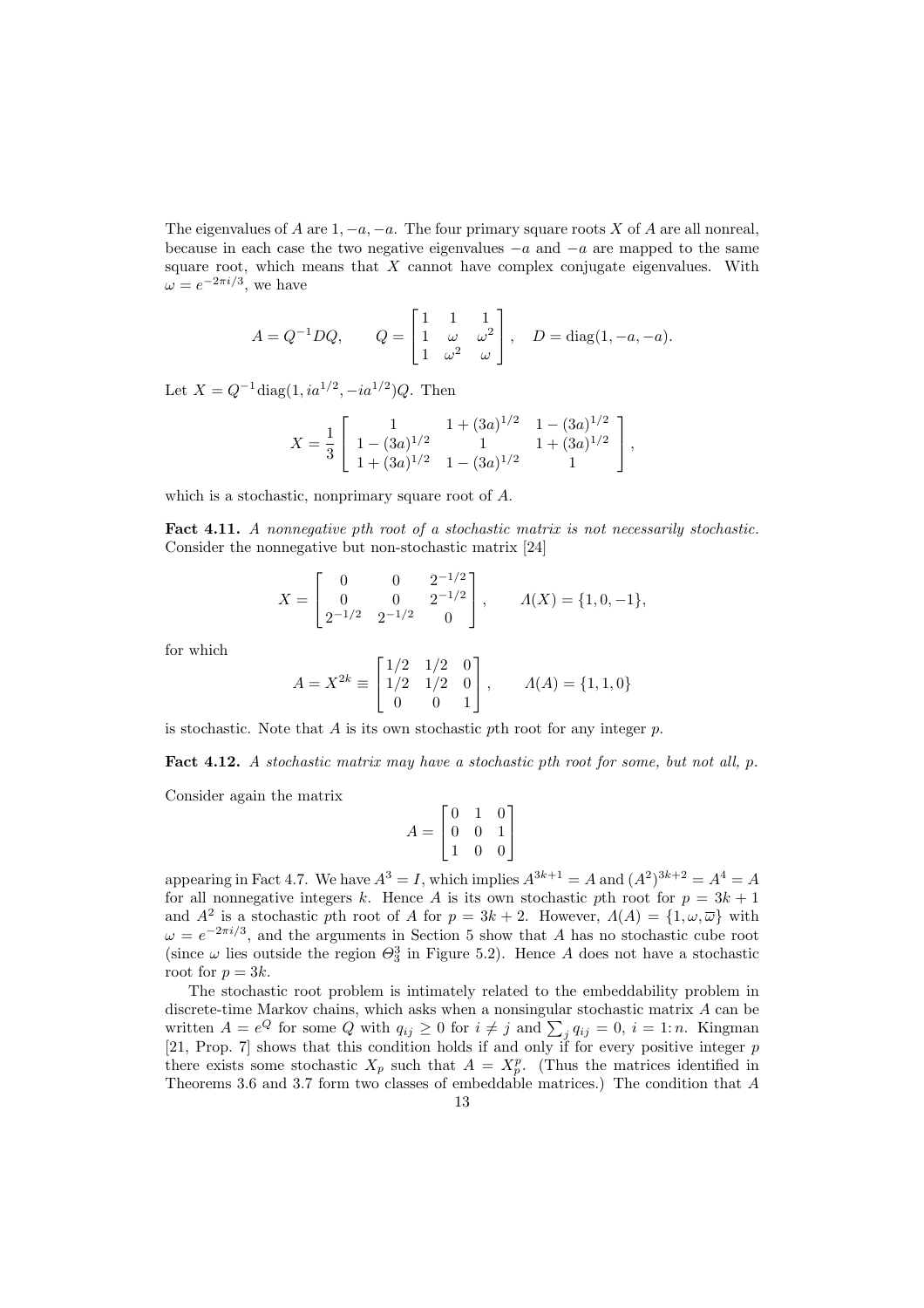is embeddable is therefore much stronger than the condition that  $A$  has a stochastic pth root for a particular p. This is emphasized by the following facts, which show that certain necessary conditions derived in the literature for A to be embeddable are not necessary for  $A$  to have a stochastic pth root for certain p. Moreover,  $A$  may of course be singular in the stochastic root problem, in which case it cannot be the exponential of any matrix.

**Fact 4.13.** det(A) > 0 is (obviously) necessary for the embeddability of a stochastic matrix  $A$ ; it is also necessary for the existence of a stochastic pth root when p is even, but it is not necessary when p is odd.

The matrix

$$
A = \begin{bmatrix} 0 & 1 & 0 \\ 1 & 0 & 0 \\ 0 & 0 & 1 \end{bmatrix}
$$

has  $\det(A) = -1$ , but A is its own stochastic pth root for any odd p.

**Fact 4.14.** det(A)  $\leq \prod_i a_{ii}$  is necessary for the embeddability of A [9, Thm. 6.1], but it is not necessary for the existence of a stochastic pth root. For example, let A be the matrix X in (4.3). Then  $A^3 = I$ , so  $(A^2)^2 = A$  and A has a stochastic square root, but  $\det(A) = 1 > 0 = a_{11}a_{22}a_{33}.$ 

Fact 4.15. If there is a sequence  $k_0 = i, k_1, k_2, \ldots, k_m = j$  such that  $a_{k_\ell k_{\ell+1}} > 0$  for each  $\ell$  but  $a_{ij} = 0$  then A is not embeddable [10, Sec. 6.10], but it is still possible for A to have a stochastic pth root for some p. See the matrix  $A$  in  $(4.3)$ , which has a stochastic root but for which  $a_{12} > 0$  and  $a_{23} > 0$ , while  $a_{13} = 0$ .

In both the embeddability problem and the stochastic root problem it is difficult to identify conditions that guarantee the existence of a logarithm or root of the required form. For some further insight, consider a nonsingular upper triangular stochastic matrix T, taking  $n = 3$  for simplicity. The equation  $U^2 = T$  can be solved for U (assumed upper triangular) a diagonal at a time by a recurrence of Björck and Hammarling  $[3]$ , [14, Sec. 6.2]. This gives  $u_{ii} = t_{ii}^{1/2}$ ,  $i = 1:3$  (since we require U nonnegative),  $u_{i,i+1} =$  $t_{i,i+1}/(u_{ii} + u_{i+1,i+1}), i = 1:2$ , and  $u_{13} = (t_{13} - u_{12}u_{23})/(t_{11}^{1/2} + t_{33}^{1/2})$ . Hence  $u_{13} \ge 0$ when

$$
t_{13}-\frac{t_{12}t_{23}}{(t_{11}^{1/2}+t_{22}^{1/2})(t_{22}^{1/2}+t_{33}^{1/2})}\geq 0.
$$

If we assume that T is diagonally dominant, which implies  $t_{ii} \geq 1/2$ ,  $i = 1, 2$ , and note that  $t_{33} = 1$ , we obtain the sufficient condition for nonnegativity that  $(1 + 2^{1/2})t_{13} \ge$  $t_{12}t_{23}$ . But diagonal dominance alone is not sufficient to ensure nonnegativity. Thus even for diagonally dominant triangular matrices the stochasticity of the principal square root depends in a complicated way on the relationships between the matrix entries.

We can also consider general strictly diagonally dominant stochastic matrices, for which  $a_{ii} > 1/2$  for all i. Let  $m = \min_i a_{ii}$  and write  $A = mI + E$ . Then  $E \ge 0$  and  $Ee = (A - mL)e = (1 - m)e$ , so  $||E||_{\infty} = 1 - m$ . Hence we can write  $A = m(I + F)$ , where  $\|F\|_{\infty} = \|E\|_{\infty}/m = (1 - m)/m < 1$ . Then the principal pth root can be expressed as

$$
A^{1/p} = m^{1/p} (I + F)^{1/p} = m^{1/p} (I + \frac{1}{p}F + \frac{1}{2!} \frac{1}{p} (\frac{1}{p} - 1)F^2 + \cdots).
$$
  
14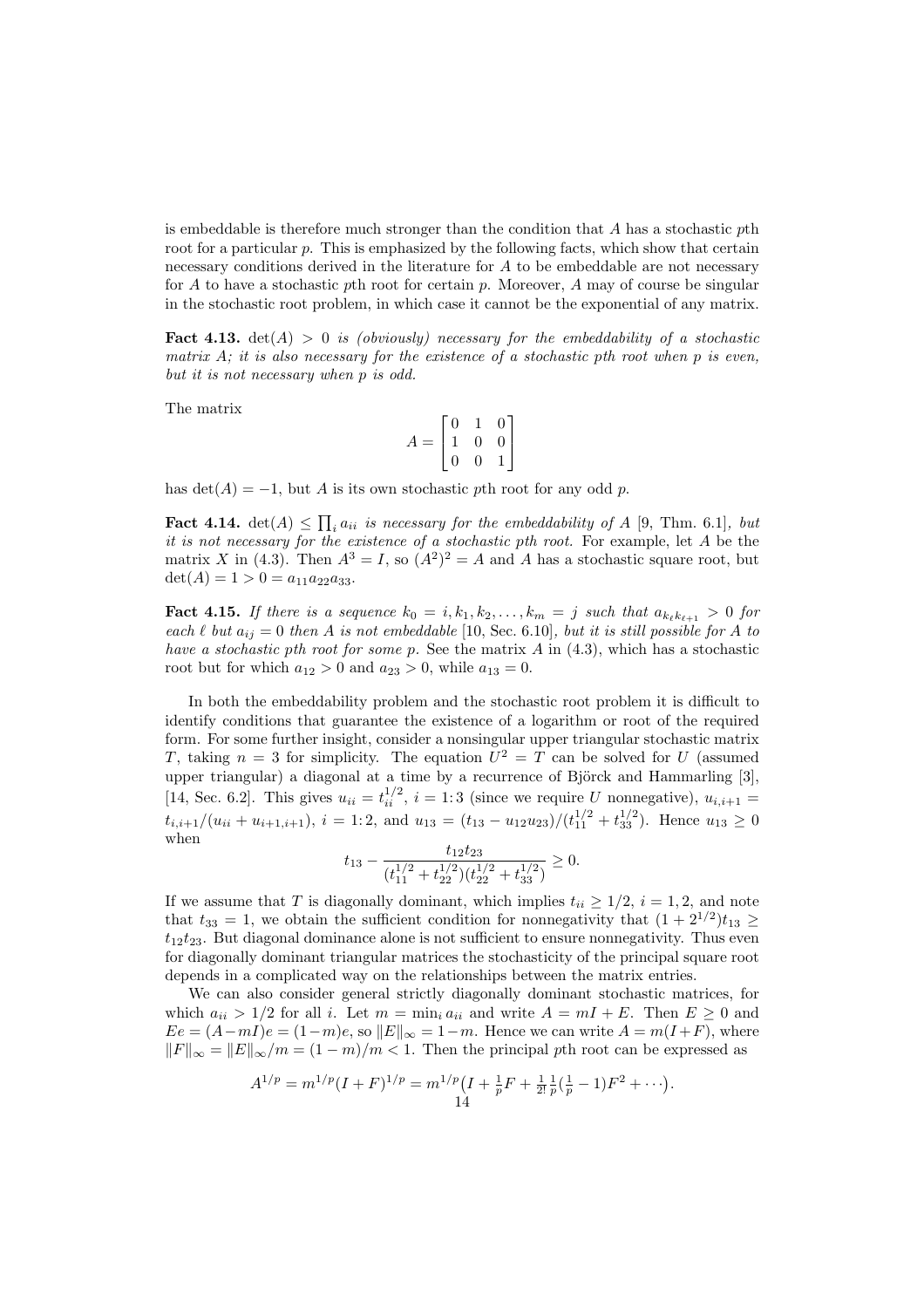Unfortunately, it is difficult to obtain from this expansion useful sufficient conditions for  $A^{1/p} \geq 0$ . Nonnegativity is guaranteed if all the off-diagonal elements of F are positive and  $||F||_{\infty}$  is sufficiently small, but as the matrix (4.2) shows, "small" here may have to be very small.

#### 5. Necessary conditions based on inverse eigenvalue problem

Karpelevič [20] has determined the set  $\Theta_n$  of all eigenvalues of all stochastic  $n \times n$ matrices. This set provides the solution to the inverse eigenvalue problem for stochastic matrices, which asks when a given complex scalar is the eigenvalue of some  $n \times n$  stochastic matrix. (Note the distinction with the problem of determining conditions under which a set of n complex numbers comprises the eigenvalues of some  $n \times n$  stochastic matrix, which is called the inverse spectrum problem by Minc [27].)

The following theorem gives the main points of Karpelevič's theorem on the characterization of  $\Theta_n$ ; full details on the "specific rules" mentioned therein can be found in [20] and [27, Chap. 7, Thm. 1.8].

**Theorem 5.1.** The set  $\Theta_n$  is contained in the unit disk and is symmetric with respect to the real axis. It intersects the unit circle at points  $e^{2i\pi a/b}$  where a and b range over all integers such that  $0 \le a < b \le n$ . The boundary of  $\Theta_n$  consists of curvilinear arcs connecting these points in circular order. Any point  $\lambda$  on these arcs must satisfy one of the parametric equations

$$
\lambda^q (\lambda^s - t)^r = (1 - t)^r,\tag{5.1}
$$

$$
(\lambda^b - t)^d = (1 - t)^d \lambda^q,\tag{5.2}
$$

where  $0 \leq t \leq 1$ , and b, d, q, s, r are positive integers determined from certain specific rules.

The set  $\Theta_3$  of eigenvalues of  $3\times 3$  stochastic matrices consists of points in the interior and on the boundary of an equilateral triangular of maximal size inscribed in the unit circle with one of its vertices at the point  $(1, 0)$ , as well as all points on the segment  $[-1, 1]$ ; see Figure 5.1. The boundary of  $\Theta_4$  consists of curvilinear arcs determined by the parametric equations  $\lambda^3 + \lambda^2 + \lambda + t = 0$  and  $\lambda^3 + \lambda^2 - (2t - 1)\lambda - t^2 = 0$ ,  $0 \le t \le 1$ , together with line segments linking  $(1, 0)$  with  $(0, 1)$ , and  $(1, 0)$  with  $(0, -1)$ , respectively, as can also be seen in Figure 5.1.

Denote by  $\Theta_n^p$  the set of pth powers of points in  $\Theta_n$ , i.e.,  $\Theta_n^p = {\lambda^p : \lambda \in \Theta_n}$ . If A and X are stochastic  $n \times n$  matrices such that  $X^p = A$  then for any eigenvalue  $\lambda$  of X,  $\lambda^p$  is an eigenvalue of A. Hence, a necessary condition for A to have a stochastic pth root is that all the eigenvalues of A are in the set  $\Theta_n^p$ . It can be shown that  $\Theta_n^p$  is a closed set within the unit disk with boundary  $\partial \Theta_n^p \subseteq {\{\lambda^p : \lambda \in \partial \Theta_n\}}$ , where  $\partial \Theta_n$  is the boundary of  $\Theta_n$ , the points on which satisfy the parametric equation (5.1) or (5.2). Figure 5.2 shows the second to fifth powers of  $\Theta_3$  and  $\Theta_4$ .

This approach provides necessary conditions for A to have a stochastic pth root. The conditions are not sufficient, because we are checking whether each eigenvalue of  $A$  is the eigenvalue of some pth power of a stochastic matrix, and not that every eigenvalue of A is an eigenvalue of the pth power of the same stochastic matrix.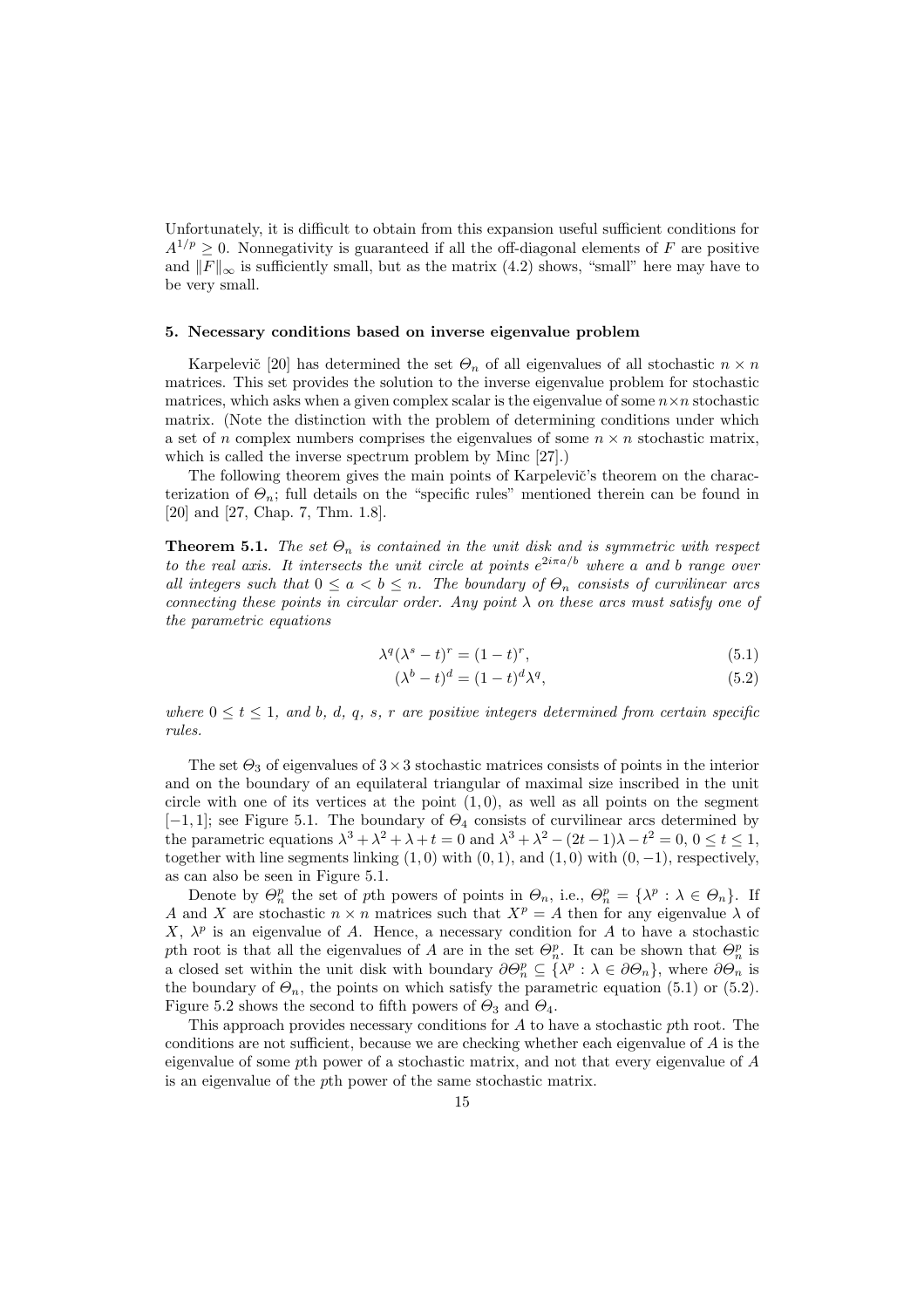

Figure 5.1: The sets  $\Theta_3$  and  $\Theta_4$  of all eigenvalues of  $3 \times 3$  and  $4 \times 4$  stochastic matrices, respectively.

Figure 5.2: Regions obtained by raising the points in  $\Theta_3$  (left) and  $\Theta_4$  (right) to the powers 2, 3, 4, and 5.

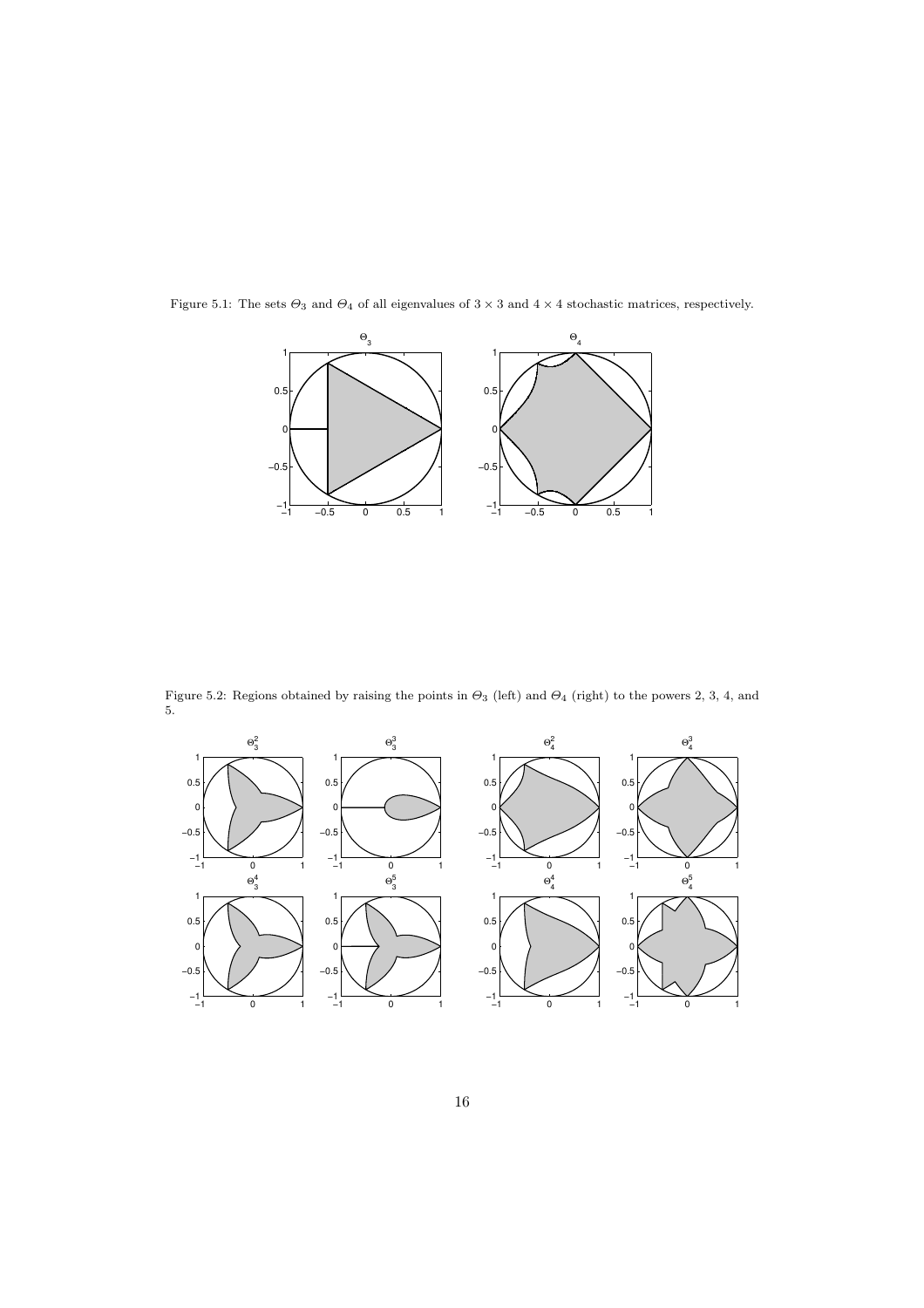Figure 5.3:  $\Theta_4^p$  for  $p = 12$  and  $p = 52$  and the spectrum (shown as dots) of A in (5.3).



To illustrate, consider the stochastic matrix

$$
A = \begin{bmatrix} 1/3 & 1/3 & 0 & 1/3 \\ 1/2 & 0 & 1/2 & 0 \\ 10/11 & 0 & 0 & 1/11 \\ 1/4 & 1/4 & 1/4 & 1/4 \end{bmatrix}.
$$
 (5.3)

From Figure 5.3 we see that A cannot have a stochastic 12th root, but may have a stochastic 52nd root. In fact, both  $A^{1/12}$  and  $A^{1/52}$  have negative elements and none of the 52nd roots is stochastic.

If  $A \in \mathbb{R}^{n \times n}$  is stochastic then so is the matrix  $diag(A, 1)$  of order  $n+1$ , and it follows that  $\Theta_3 \subseteq \Theta_4 \subseteq \Theta_5 \subseteq \dots$  Moreover, the number of points at which the region  $\Theta_n$ intersects the unit circle increases rapidly with  $n$ ; for example, there are 23 intersection points for  $\Theta_8$  and 80 for  $\Theta_{16}$ . As n increases the region  $\Theta_n$  and its powers tend to fill the unit circle, so the necessary conditions given in this section are most useful for small dimensions. We emphasize, however, that small matrices do arise in practice; for example, in the model in [4] describing the progression to AIDS in an HIV-infected population the transition matrix<sup>2</sup> is of dimension 5.

#### 6. Conclusions

The existing literature on roots of stochastic matrices emphasizes computational aspects at the expense of a careful treatment of the underlying theory. We have used the theory of matrix functions to develop tools for analyzing the existence of stochastic roots of stochastic matrices. We have identified two classes of stochastic matrices for which the principal pth root is stochastic for all p. However, such matrices seem rare, and we have demonstrated a wide variety of possibilities for existence and uniqueness, in particular regarding primary versus nonprimary roots. We have also given some necessary spectral conditions for existence. We hope that as well as providing insight into what makes this

<sup>2</sup>This matrix has one negative eigenvalue and a square root is required; that no exact stochastic square root exists follows from Theorem 2.3.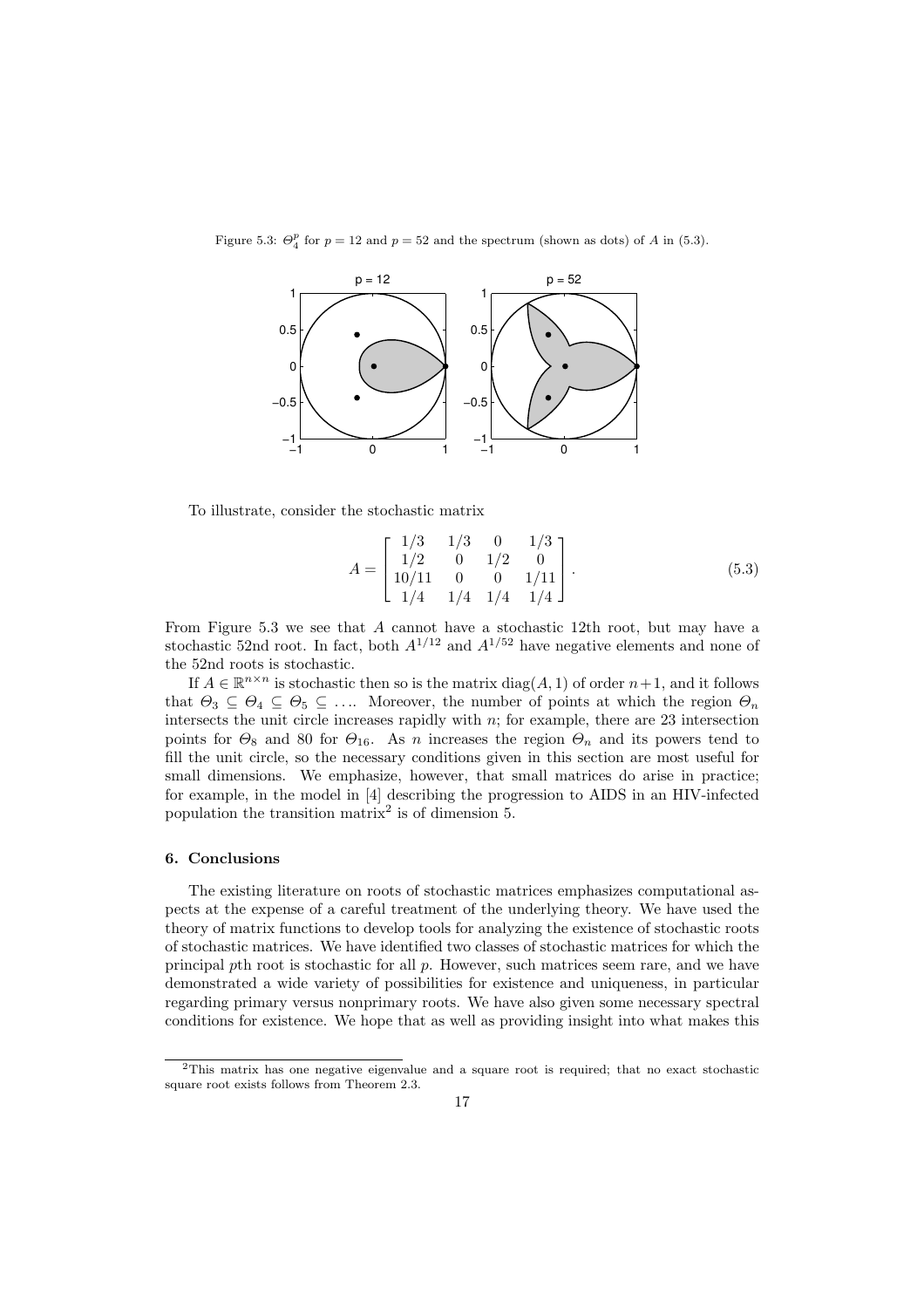interesting and practically important problem so difficult our work will prove useful for further development of theory and algorithms.

#### References

- [1] A. Berman and R. J. Plemmons. Nonnegative Matrices in the Mathematical Sciences. Society for Industrial and Applied Mathematics, Philadelphia, PA, USA, 1994. ISBN 0-89871-321-8. xx+340 pp. Corrected republication, with supplement, of work first published in 1979 by Academic Press.
- [2] D. A. Bini, N. J. Higham, and B. Meini. Algorithms for the matrix pth root. Numer. Algorithms, 39(4):349–378, 2005.
- [3] Å. Björck and S. Hammarling. A Schur method for the square root of a matrix. Linear Algebra Appl., 52/53:127–140, 1983.
- [4] T. Charitos, P. R. de Waal, and L. C. van der Gaag. Computing short-interval transition matrices of a discrete-time Markov chain from partially observed data. Statistics in Medicine, 27:905–921, 2008.
- [5] M. Q. Chen, L. Han, and M. Neumann. On single and double Soules matrices. Linear Algebra Appl., 416:88–110, 2006.
- [6] L. Elsner, R. Nabben, and M. Neumann. Orthogonal bases that lead to symmetric nonnegative matrices. Linear Algebra Appl., 271:323–343, 1998.
- [7] M. Fiedler and H. Schneider. Analytic functions of M-matrices and generalizations. Linear and Multilinear Algebra, 13:185–201, 1983.
- [8] J. Fortiana and C. M. Cuadras. A family of matrices, the discretized Brownian bridge, and distancebased regression. Linear Algebra Appl., 264:173–188, 1997.
- [9] G. S. Goodman. An intrinsic time for non-stationary finite Markov chains. Z. Wahrscheinlichkeitstheorie, 16:165–180, 1970.
- [10] G. R. Grimmett and D. R. Stirzaker. Probability and Random Processes. Oxford University Press, 2001. ISBN 0-19-857223-9. xii+596 pp.
- [11] C.-H. Guo. On Newton's method and Halley's method for the principal pth root of a matrix. Linear Algebra Appl., 2009. To appear.
- [12] C.-H. Guo and N. J. Higham. A Schur–Newton method for the matrix pth root and its inverse. SIAM J. Matrix Anal. Appl., 28(3):788–804, 2006.
- [13] Q.-M. He and E. Gunn. A note on the stochastic roots of stochastic matrices. Journal of Systems Science and Systems Engineering, 12(2):210–223, 2003.
- [14] N. J. Higham. Functions of Matrices: Theory and Computation. Society for Industrial and Applied Mathematics, Philadelphia, PA, USA, 2008. ISBN 978-0-898716-46-7. xx+425 pp.
- [15] N. J. Higham and S. H. Cheng. Modifying the inertia of matrices arising in optimization. Linear Algebra Appl., 275–276:261–279, 1998.
- [16] R. A. Horn and C. R. Johnson. Matrix Analysis. Cambridge University Press, 1985. ISBN 0-521- 30586-1. xiii+561 pp.
- [17] B. Iannazzo. On the Newton method for the matrix Pth root. SIAM J. Matrix Anal. Appl., 28(2): 503–523, 2006.
- [18] R. B. Israel, J. S. Rosenthal, and J. Z. Wei. Finding generators for Markov chains via empirical transition matrices, with applications to credit ratings. Mathematical Finance, 11(2):245–265, 2001.
- [19] R. A. Jarrow, D. Lando, and S. M. Turnbull. A Markov model for the term structure of credit risk spreads. Rev. Financial Stud., 10(2):481–523, 1997.
- [20] F. Karpelevič. On the characteristic roots of matrices with nonnegative elements. Izvestia Akademii Nauk SSSR, Mathematical Series, 15:361–383 (in Russian), 1951. English Translation appears in Amer. Math. Soc. Trans., Series 2, 140, 79-100, 1988.
- [21] J. F. C. Kingman. The imbedding problem for finite Markov chains. Z. Wahrscheinlichkeitstheorie, 1:14–24, 1962.
- [22] A. Kreinin and M. Sidelnikova. Regularization algorithms for transition matrices. Algo Research Quarterly, 4(1/2):23–40, 2001.
- [23] P. Lancaster and M. Tismenetsky. The Theory of Matrices. Academic Press, London, second edition, 1985. ISBN 0-12-435560-9. xv+570 pp.
- [24] D. London. Nonnegative matrices with stochastic powers. Israel J. Math., 2(4):237–244, 1964.
- [25] M. Marcus and H. Minc. Some results on doubly stochastic matrices. Proc. Amer. Math. Soc., 13 (4):571–579, 1962.